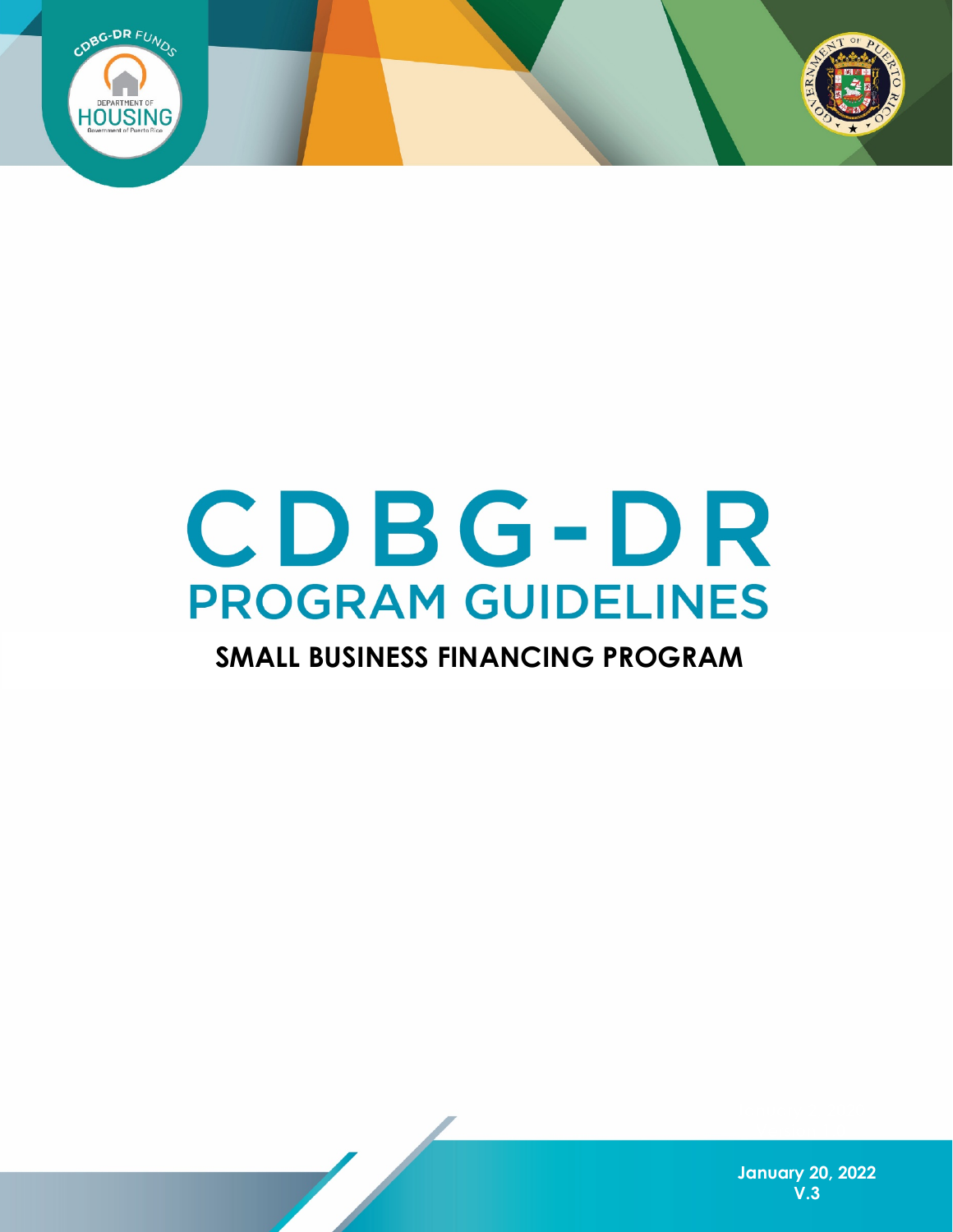CDBG-DR Program Guidelines Small Business Financing Program January 20, 2021 (V.3) Page 2 / 34

**This page was intentionally left blank.**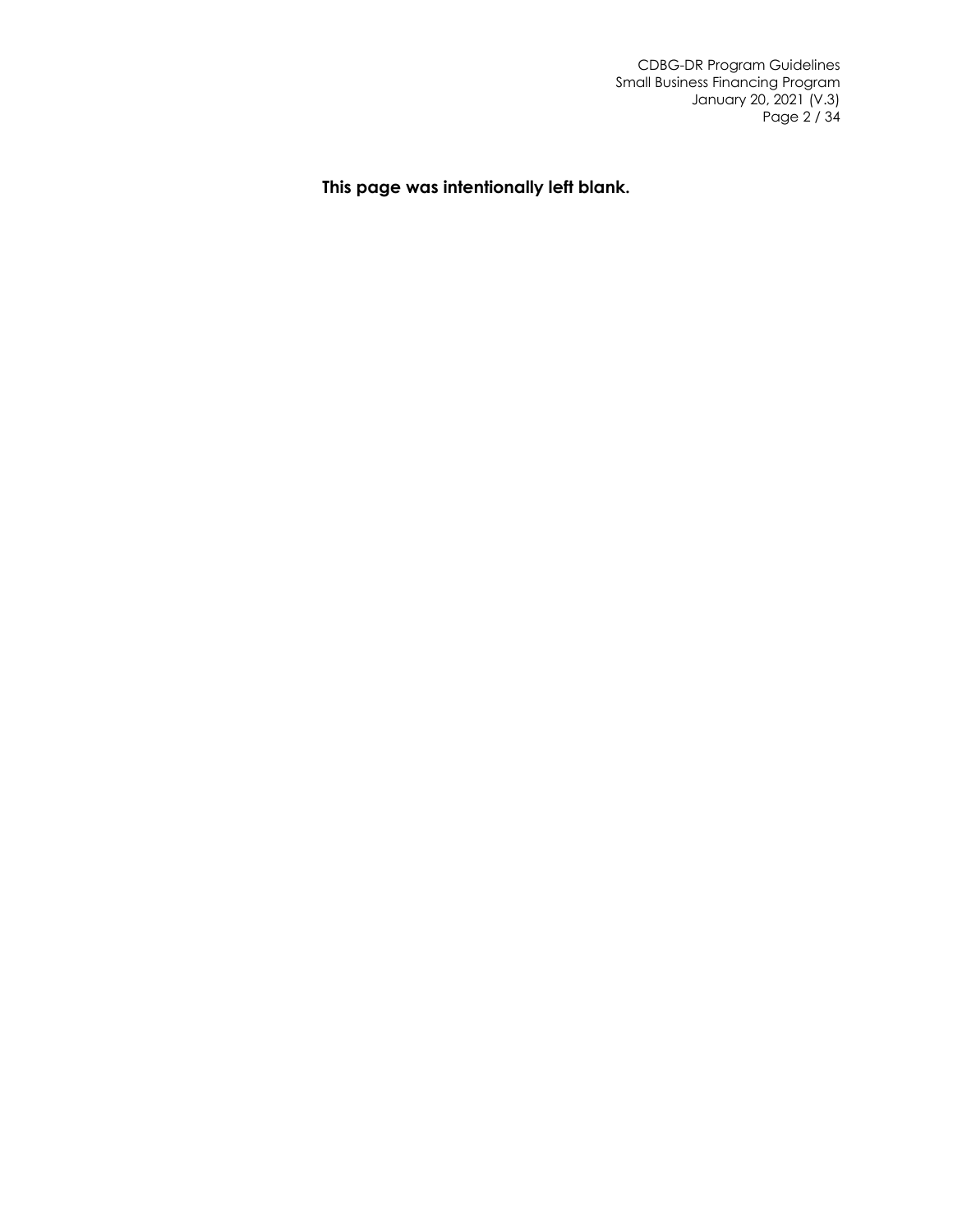CDBG-DR Program Guidelines Small Business Financing Program January 20, 2021 (V.3) Page 3 / 34

#### PUERTO RICO DEPARTMENT OF HOUSING CDBG-DR PROGRAM GUIDELINES **SMALL BUSINESS FINANCING PROGRAM** VERSION CONTROL

**VERSION** NUMBER DATE REVISED DESCRIPTION OF REVISIONS **1 March 12, 2020 Original version 2 May 15, 2020 Edits were made throughout the document. For convenience and ease of reference, all edits are marked in gray.[1](#page-2-0) 3 January 20, 2021 Edits were made throughout the document, which include editing the order of some sections. For convenience and ease of reference, all edits are marked in gray.**

 $\overline{a}$ 

<span id="page-2-0"></span><sup>1</sup> Removed: mention of loans throughout the Guideline, as a portion of this Program has been removed in Action Plan Amendment 4 published for public comment on March 31, 2020; and description of DDEC's role in the Program, as DDEC has been removed as a partner agency for this program in Action Plan Amendment 4 published for public comment on March 31, 2020.

Clarified: eligibility criteria to include businesses started after Hurricanes Irma or María; so long as business has a demonstrated tie-back to the disaster; award calculation to outline considerations for businesses with unmet need in excess of program award cap; working capital award calculation to include consideration for businesses started after the storm(s).

Added content on: web application; duplication of benefits considerations for cancelled and declined SBA loans; requirements and applicant responsibilities associated with acceptance of a recovery grant award under SBF; exacerbated business impacts; policy for handling non-responsive applicants; and policy for voluntary withdrawal from SBF Program.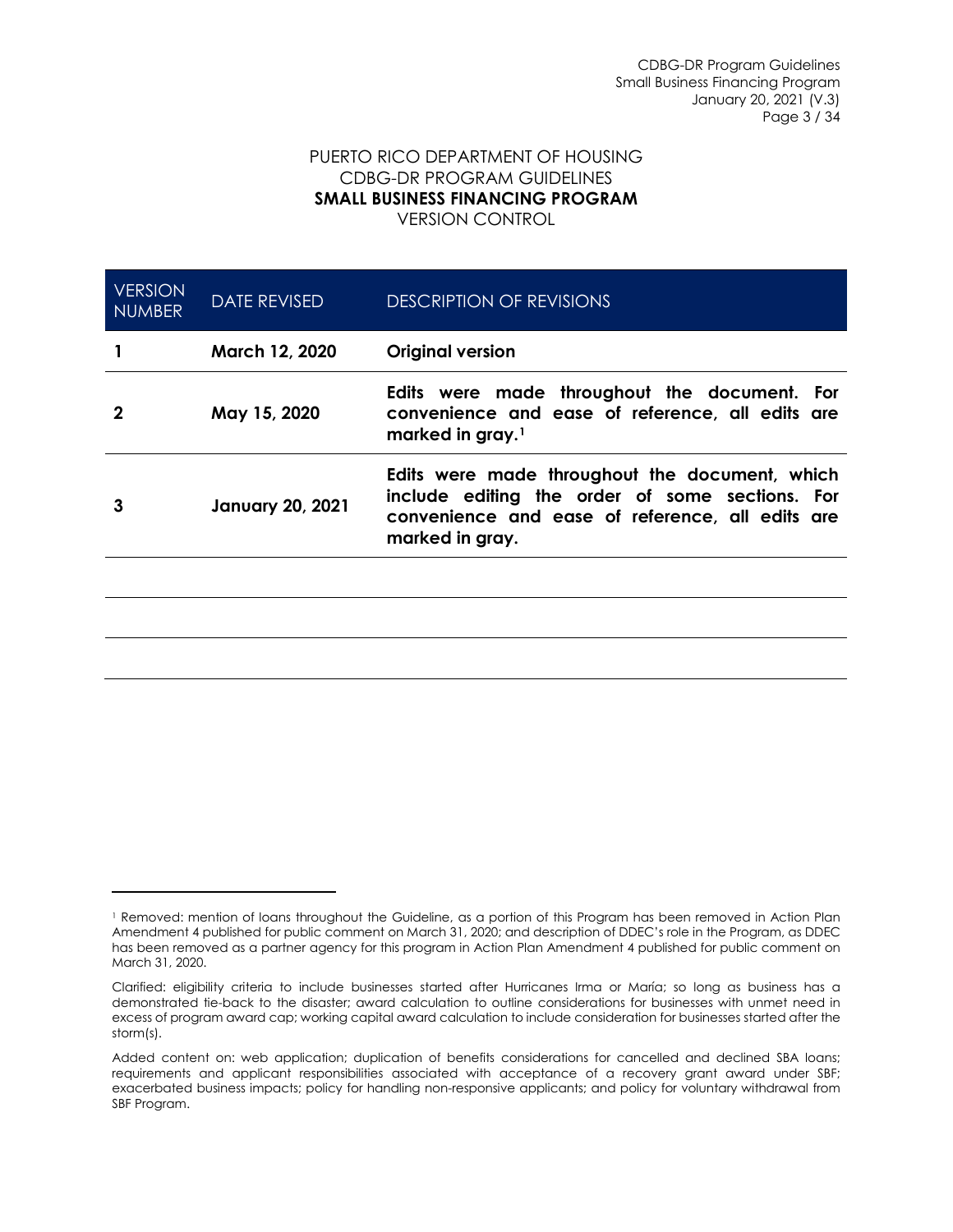# **Table of Contents**

| 1           |      |  |
|-------------|------|--|
| $\mathbf 2$ |      |  |
| 3           |      |  |
| 4           |      |  |
|             | 4.1  |  |
| 5           |      |  |
| 6           |      |  |
|             | 6.1  |  |
| 7           |      |  |
|             | 7.1  |  |
|             | 7.2  |  |
| 8           |      |  |
|             | 8.1  |  |
|             | 8.2  |  |
| 9           |      |  |
|             | 9.1  |  |
|             | 9.2  |  |
|             |      |  |
|             | 10.1 |  |
| 11          |      |  |
|             | 11.1 |  |
|             | 11.2 |  |
|             |      |  |
|             | 12.1 |  |
|             | 12.2 |  |
|             | 12.3 |  |
|             | 12.4 |  |
|             | 12.5 |  |
|             |      |  |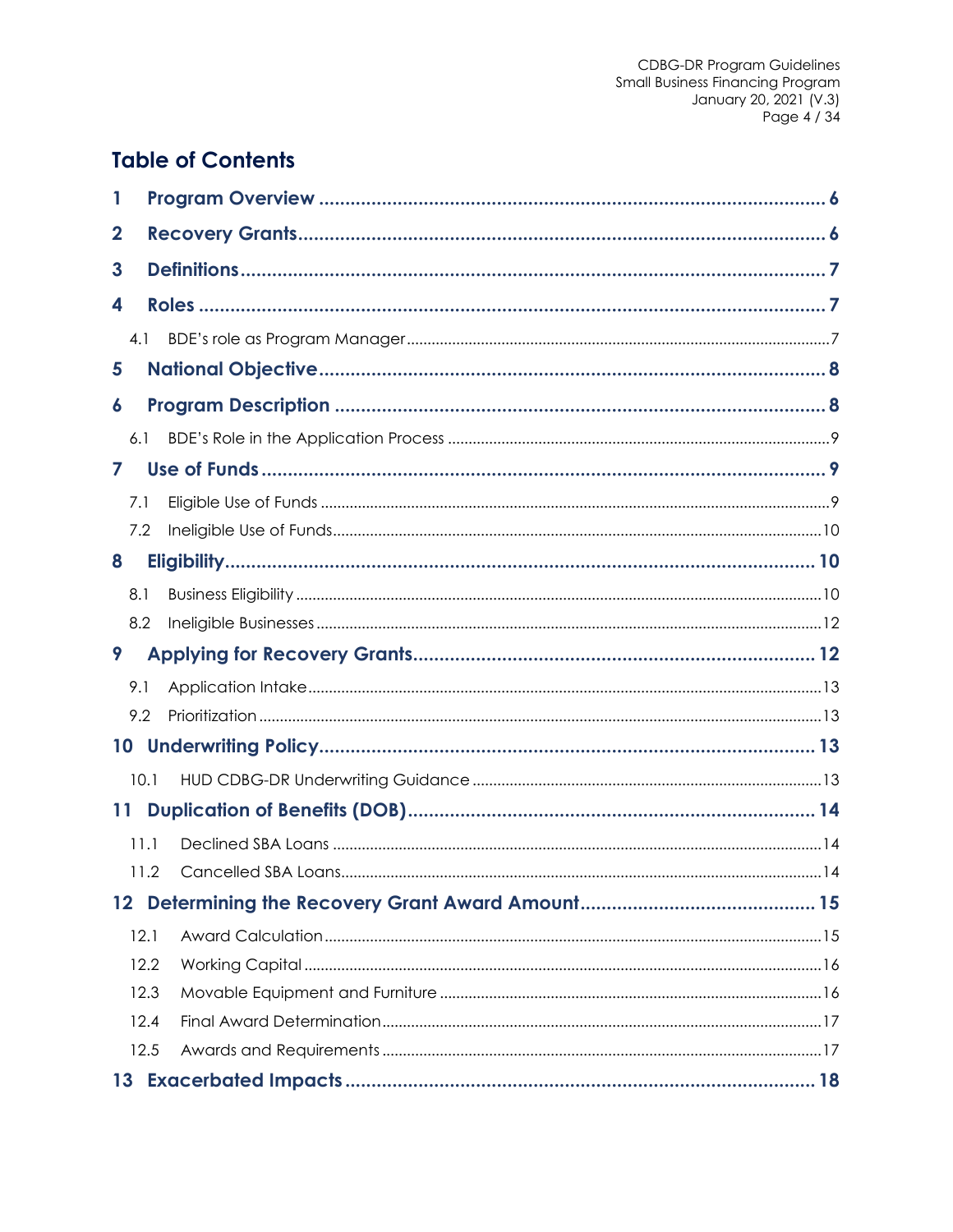|    | 14.1  |                                                               |  |  |  |
|----|-------|---------------------------------------------------------------|--|--|--|
|    | 14.2  |                                                               |  |  |  |
|    | 14.3  |                                                               |  |  |  |
|    | 14.4  |                                                               |  |  |  |
| 15 |       |                                                               |  |  |  |
| 16 |       |                                                               |  |  |  |
| 17 |       |                                                               |  |  |  |
| 18 |       |                                                               |  |  |  |
| 19 |       |                                                               |  |  |  |
| 20 |       |                                                               |  |  |  |
| 21 |       | Program-Based Reconsideration and/or Administrative Review 25 |  |  |  |
|    | 21.1  |                                                               |  |  |  |
|    | 21.2  |                                                               |  |  |  |
|    |       |                                                               |  |  |  |
|    | 22.1  |                                                               |  |  |  |
|    | 22.2  |                                                               |  |  |  |
|    | 22.3  |                                                               |  |  |  |
|    | 22.4  |                                                               |  |  |  |
|    | 22.5  |                                                               |  |  |  |
|    | 22.6  |                                                               |  |  |  |
|    | 22.7  |                                                               |  |  |  |
|    | 22.8  |                                                               |  |  |  |
|    | 22.9  |                                                               |  |  |  |
|    | 22.10 |                                                               |  |  |  |
|    | 22.11 |                                                               |  |  |  |
|    | 22.12 |                                                               |  |  |  |
| 23 |       |                                                               |  |  |  |
| 24 |       |                                                               |  |  |  |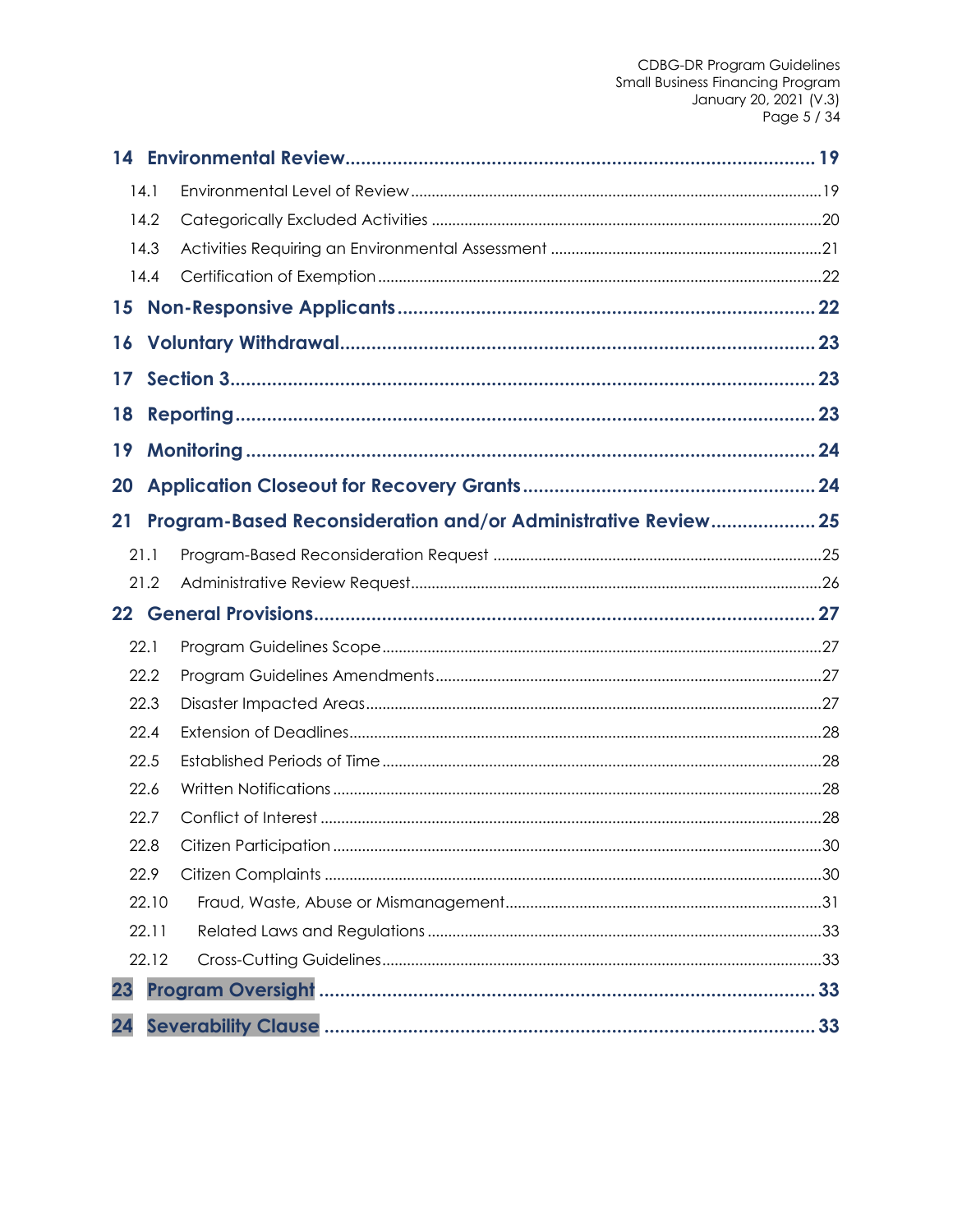# <span id="page-5-0"></span>**1 Program Overview**

Damage from Hurricanes Irma and María (hereinafter collectively referred to as, the **Hurricanes**) impacted and disrupted small businesses across the Island. The impact to an already declining economy caused small businesses, including microenterprises, to have even less access to critical capital necessary to support the recovery and growth of the small business sector in order to create and retain jobs. As the administering entity of the Community Development Block Grant - Disaster Recovery (**CDBG-DR**) funding through the United States Department of Housing and Urban Development (**HUD**), the Puerto Rico Department of Housing (**PRDOH**) will provide funding to these businesses through the Small Business Financing Program (**SBF Program** or **Program**). Puerto Rico's vision for success with the SBF Program, both during and after the service delivery, is to:

- Provide grants that implement economic recovery;
- Help retain and expand employment of low- and moderate-income (**LMI**) persons which is defined as persons who are eighty percent (80%) of Area Median Family Income (**AMFI**) or below according to HUD Modified Income Limits for CDBG-DR Puerto Rico);[2](#page-5-2)
- Promote job creation and retention through the recovery and growth of businesses damaged and/or disrupted by the hurricanes, and the growth of startup businesses established after the hurricanes;
- Provide technical assistance to help small business graduate to more traditional banking relationships with financial institutions; and
- Leverage CDBG-DR funds to attract private capital to serve the financing needs of small businesses.

This Program has been allocated a total of two hundred twenty-five million dollars (\$225,000,000) in the Puerto Rico CDBG-DR Action Plan, as amended; amount that is subject to change with subsequent amendments. Program funding will support small business and microenterprise recovery through the initial funding of a Recovery Grant up to a maximum of fifty thousand dollars (\$50,000) to cover working capital and moveable equipment.

# <span id="page-5-1"></span>**2 Recovery Grants**

The Recovery Grant offered by the SBF Program is intended to help microenterprises and/or small businesses re-start operations and/or invest in growth opportunities in the wake of the hurricanes by providing grants for working capital, and non-affixed equipment. The amount of the grant and the timing of the draws will be determined by

<span id="page-5-2"></span> <sup>2</sup> These limits vary annually. See 2019 CDBG-DR income limits for Puerto Rico here: [https://www.hudexchange.info/resources/documents/2019-Puerto-Rico-Income-Limits.pdf.](https://www.hudexchange.info/resources/documents/2019-Puerto-Rico-Income-Limits.pdf)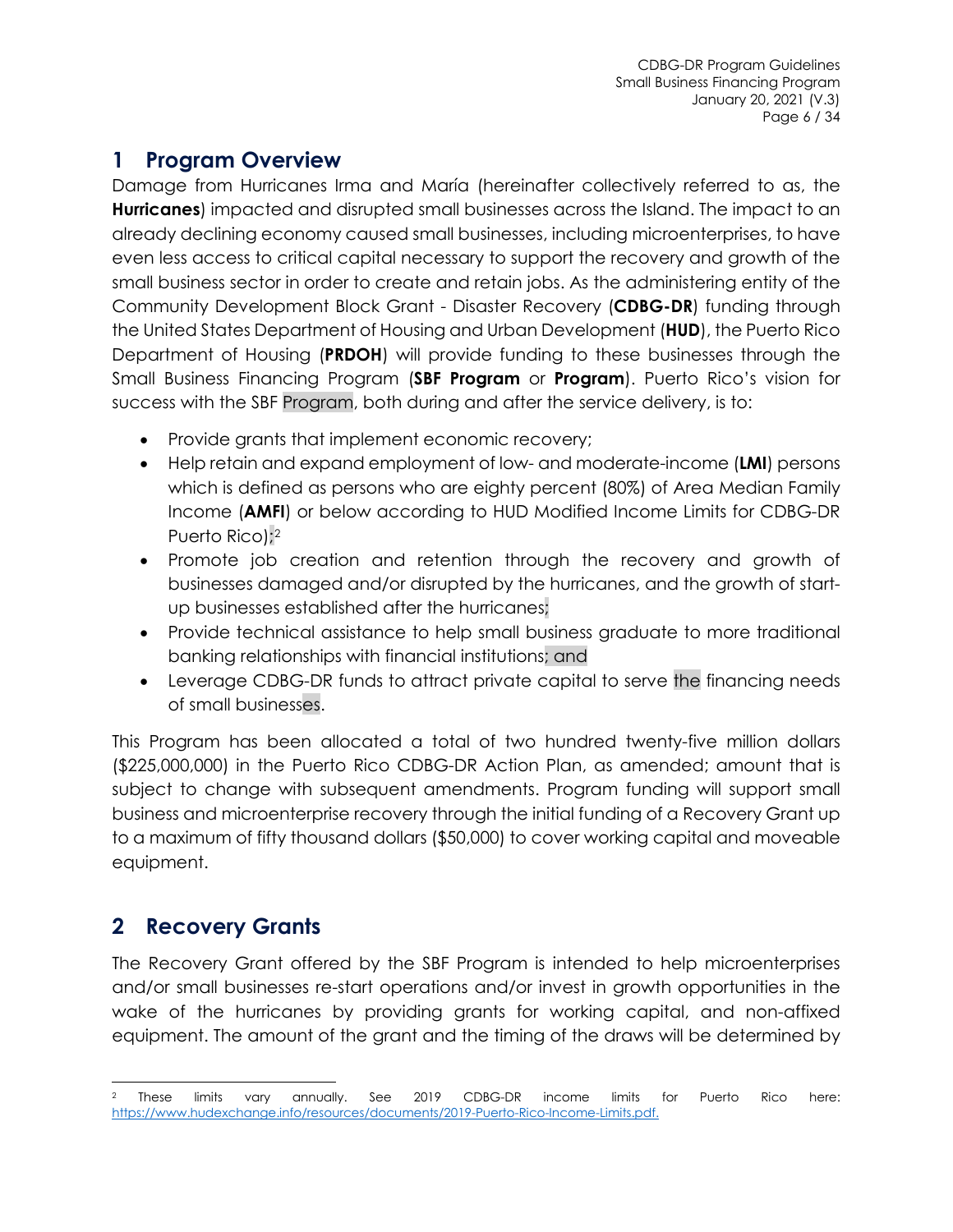the underwriting process. Some businesses may be required to draw on the grant up to three (3) increments, based on risk assessments and other underwriting determinations. The Program will initiate with the Recovery Grant as initial service offerings. Small businesses and microenterprises on the Island are eligible to apply for the Recovery Grants, provided they can show evidence of:

- Hurricane-related damage and/or disruption; and
- An unmet need for recovery and growth.

# <span id="page-6-0"></span>**3 Definitions**

- **Business Applicant** A business entity that has applied to the Program for assistance through one of the available grant programs.
- **Movable Equipment**  equipment not built-in, fixed, or attached to the building.
- **Microenterprise** For purposes of the CDBG-DR Program, a microenterprise is a business that has five (5) or fewer employees, one or more of whom owns the business. This includes a self-employed individual.[3](#page-6-3)
- **Small Business** For the purpose of this Program, a business is considered a small business when it is composed of seventy-five (75) employees or less.[4](#page-6-4)
- **Working Capital** funds used to finance typical operating expenses necessary to support the production of goods and services provided by the business.

# <span id="page-6-1"></span>**4 Roles**

 $\overline{a}$ 

The following roles will be involved in the delivery of the Recovery Grant offered by the SBF Program:

#### <span id="page-6-2"></span>**4.1 BDE's role as Program Manager**

The Economic Development Bank of Puerto Rico (**BDE**, for its Spanish acronym) will provide production and compliance management, and serve as the Recovery Grant underwriter, administrator and servicer through a subrecipient agreement (**SRA**) with PRDOH. In this role, BDE will manage all major aspects of the Program including, but not limited to:

<span id="page-6-3"></span><sup>3</sup> Per 24 C.F.R. § 570.3, the definition of microenterprise for CDBG-DR funds adheres to the meaning provided in section 102(a)(22) of the Housing and Community Development Act of 1974, as amended (43 U.S.C. §5301 *et seq.*).

<span id="page-6-4"></span><sup>4</sup> Based on the results of an economic sector trend analysis conducted by the Federal Reserve Bank of New York after Hurricanes Irma and María, PRDOH understands that the effect of the Hurricanes was more significant for smaller businesses with fewer employees. For further information, refer to [https://www.newyorkfed.org/medialibrary/media/outreach-and](https://www.newyorkfed.org/medialibrary/media/outreach-and-education/puerto-rico/2018/PRSBS-2018-SectorTrends.pdf)[education/puerto-rico/2018/PRSBS-2018-SectorTrends.pdf\)](https://www.newyorkfed.org/medialibrary/media/outreach-and-education/puerto-rico/2018/PRSBS-2018-SectorTrends.pdf)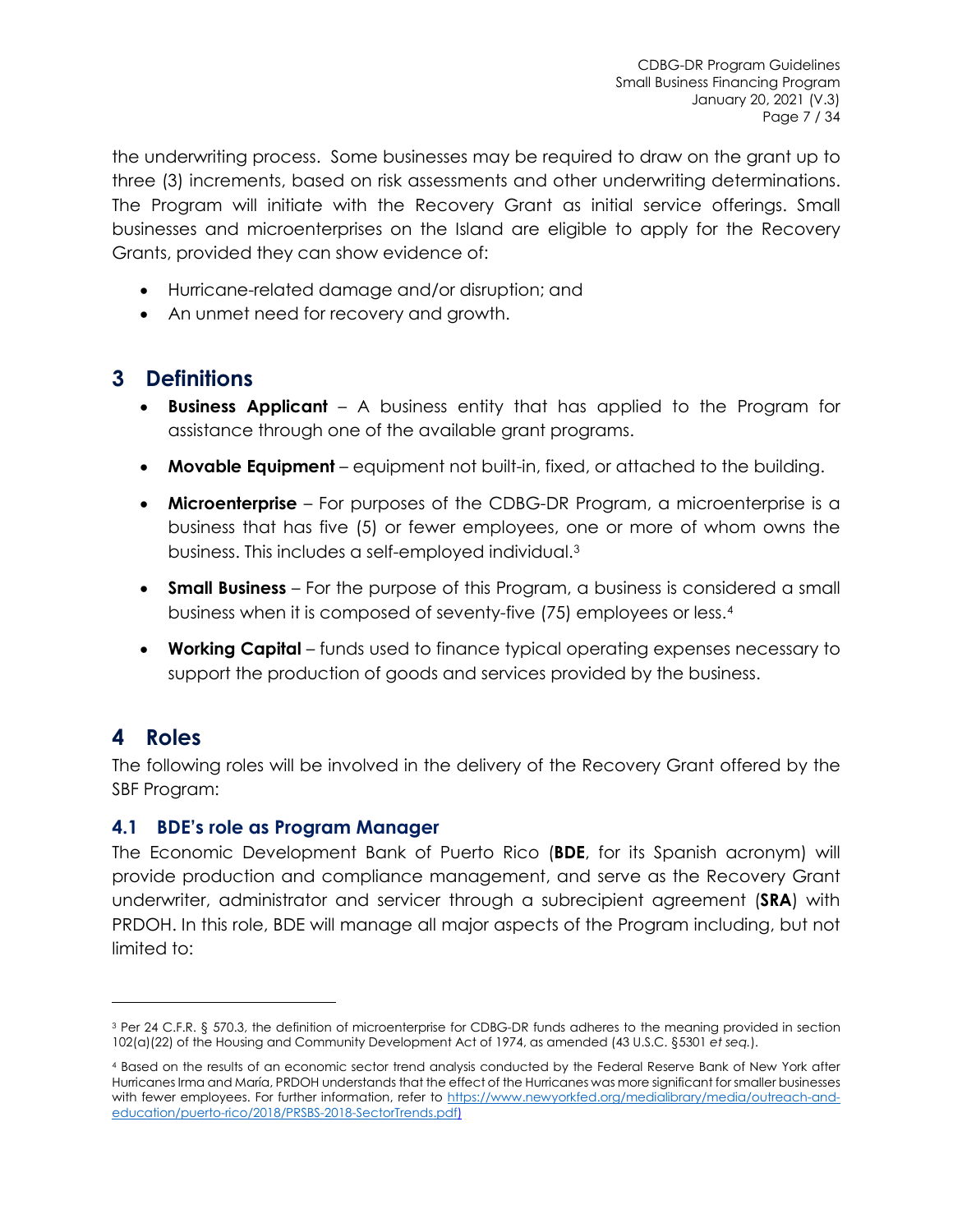- Developing and implementing program policies, procedures, and protocols;
- Conducting CDBG-DR compliance reviews;
- Conducting intake and eligibility reviews;
- Implementing financial management and compliance reporting;
- Conducting underwriting review and award calculation;
- Conducting applicant and client issue resolution;
- Preparing grant agreements and related documents;
- Preparing and submitting draw requests; and
- Maintaining accurate records and documentation.

# <span id="page-7-0"></span>**5 National Objective**

All CDBG-DR-funded activities must meet at least one (1) of the three (3) HUD national objectives defined in the authorizing statute of the CDBG Program at 104(b)(3) of the Housing and Community Development Act of 1974 (**HCDA**), as amended, 42 U.S.C. § 5304. It is anticipated that projects funded through the SBF Program will meet one of the following national objectives:

- Benefit low- and moderate-income persons (LMI);
- LMI Job Creation/Retention 24 C.F.R.  $\S$  570.483 (b)(4);
- LMI Area Benefit 24 C.F.R.  $\S$  570.483(b)(1);
- LMI Limited Clientele (microenterprises) 24 C.F.R. § 570.483(b)(2);
- Urgent Need 24 C.F.R. § 570.483(d); and
- Prevention or Elimination of Slums or Blight (SB).

PRDOH has set a minimum goal to expend thirty percent (30%) of SBF Program funds on projects that result in a benefit to LMI individuals or that demonstrably serve LMI areas.

## <span id="page-7-1"></span>**6 Program Description**

The total allocation for the SBF Program is two hundred twenty-five million dollars (\$225,000,000) but is subject to change with additional CDBG-DR Action Plan Amendments. These Program Guidelines address only the requirements for the Recovery Grant offered by the SBF Program.

The SBF Recovery Grants will assist eligible Puerto Rico owned and operated microenterprises and small businesses to help restart operations. The amount of the grant and timing of draws will be based on the determination of unmet needs and eligible expenses as assessed in a business's Application to the Program.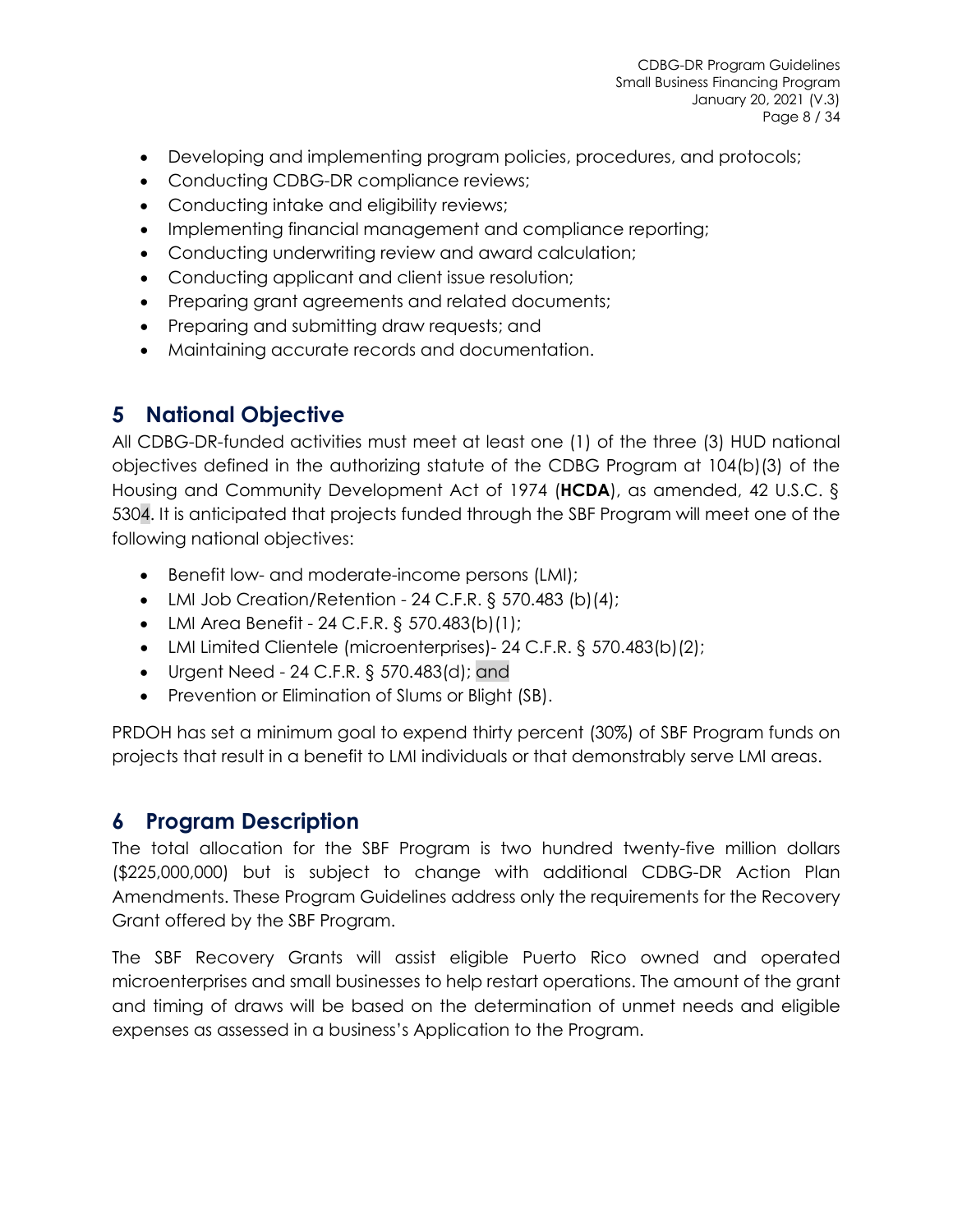#### <span id="page-8-0"></span>**6.1 BDE's Role in the Application Process**

When available, eligible Business Applicants may apply for the Recovery Grant. This process will be conducted in coordination with BDE, who will help Business Applicants identify the type of assistance that best serves their unmet business recovery and growth needs. BDE will offer technical assistance and guidance during the intake and application process as well.

As underwriter, administrator and servicer, BDE will underwrite applications for the SBF Program based on:

- CDBG-DR Economic Development underwriting criteria as specified in the CDBG-DR Notice with a focus on unmet need; and
- CDBG-DR and Puerto Rico compliance requirements.

# <span id="page-8-1"></span>**7 Use of Funds**

All grant projects must comply with the following eligible activities as permitted under the Housing and Community Development Act of 1974, as amended, (42 U.S.C. § 5301, *et seq.*):

- Section 105(a)(14) assistance to public or private nonprofit entities (42 U.S.C. § 5305(a)(14));
- Section 105(a)(15) assistance to neighborhood-based nonprofit organizations, local development corporations, and nonprofit organization (42 U.S.C. § 5305(a)(15));
- Section 105(a)(17), economic development assistance that creates or retains jobs (42 U.S.C. § 5305(a)(17)); and/or
- Section 105(a)(22) assistance to microenterprises (42 U.S.C. § 5305(a)(22)).

#### <span id="page-8-2"></span>**7.1 Eligible Use of Funds**

 $\overline{a}$ 

Eligible use of funds<sup>[5](#page-8-3)</sup> for the SBF Recovery Grant awards include:

- Up to six (6) months of documented working capital expenses, including inventory;
- Monthly office and/or business facility mortgage or rent;
- Monthly non-owner wages and related benefits;
- Monthly utilities (water, electricity, gas, cable, phone, internet); and

<span id="page-8-3"></span><sup>5</sup> Categorically Excluded from NEPA and not subject to the related authorities listed in 24 C.F.R. § 50.4 and 58.5, unless Extraordinary Circumstances apply pursuant to 24 C.F.R. § 50.19(a) or 58.35(c).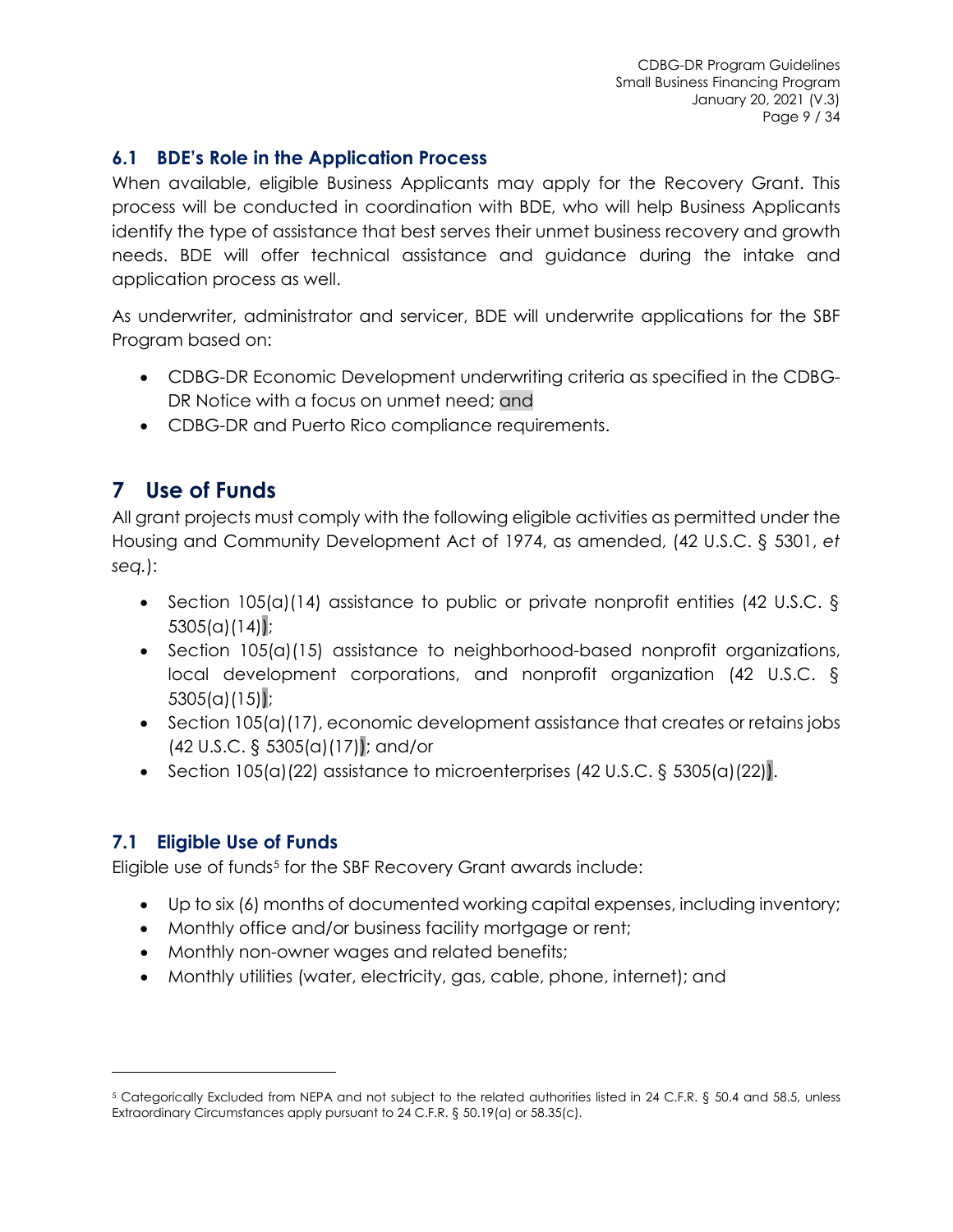• Equipment that is not affixed to real property (subject to Categorically Excluded activities not subject to § 58.5 (24 C.F.R. § 58.35(b)) and is necessary for the recovery of the business.

## <span id="page-9-0"></span>**7.2 Ineligible Use of Funds**

SBF Recovery Grant funds do not cover the following items:

- Reimbursement of expenses incurred in the business prior to the date of submission of the Application for CDBG-DR funds;
- Acquisition of real property;
- Construction or construction-related activities, including purchase of fixtures or equipment that require construction-related installation;
- Refinance of existing debt and/or principal and interest payments on any other debt;
- Political or religious activities;
- Replacement of lost business revenue;
- Buying out a stockholder or equity holder in a business;
- Buying out or reimbursing a family member;
- Investments in instruments or investments for the sole purpose of return on investments;
- Payment of tax arrearages, governmental fines or penalties;
- Expenses for which private philanthropy, The National Flood Insurance Program (NFIP) or small businesses with private flood insurance, other insurance, state or federal benefits have been or will be paid or financial assistance that has been approved or provided by federal, state, or other sources considered to be duplicative of CDBG-DR funds; and
- Replacement of non-commercial vehicles.

# <span id="page-9-1"></span>**8 Eligibility**

## <span id="page-9-2"></span>**8.1 Business Eligibility**

Business Applicants must provide evidence of unmet needs due to the impact of Hurricanes Irma and/or María. Re-starting for-profit businesses and non-profit organizations may apply.

For existing and re-starting businesses, eligibility requirements include, but are not limited to, the following: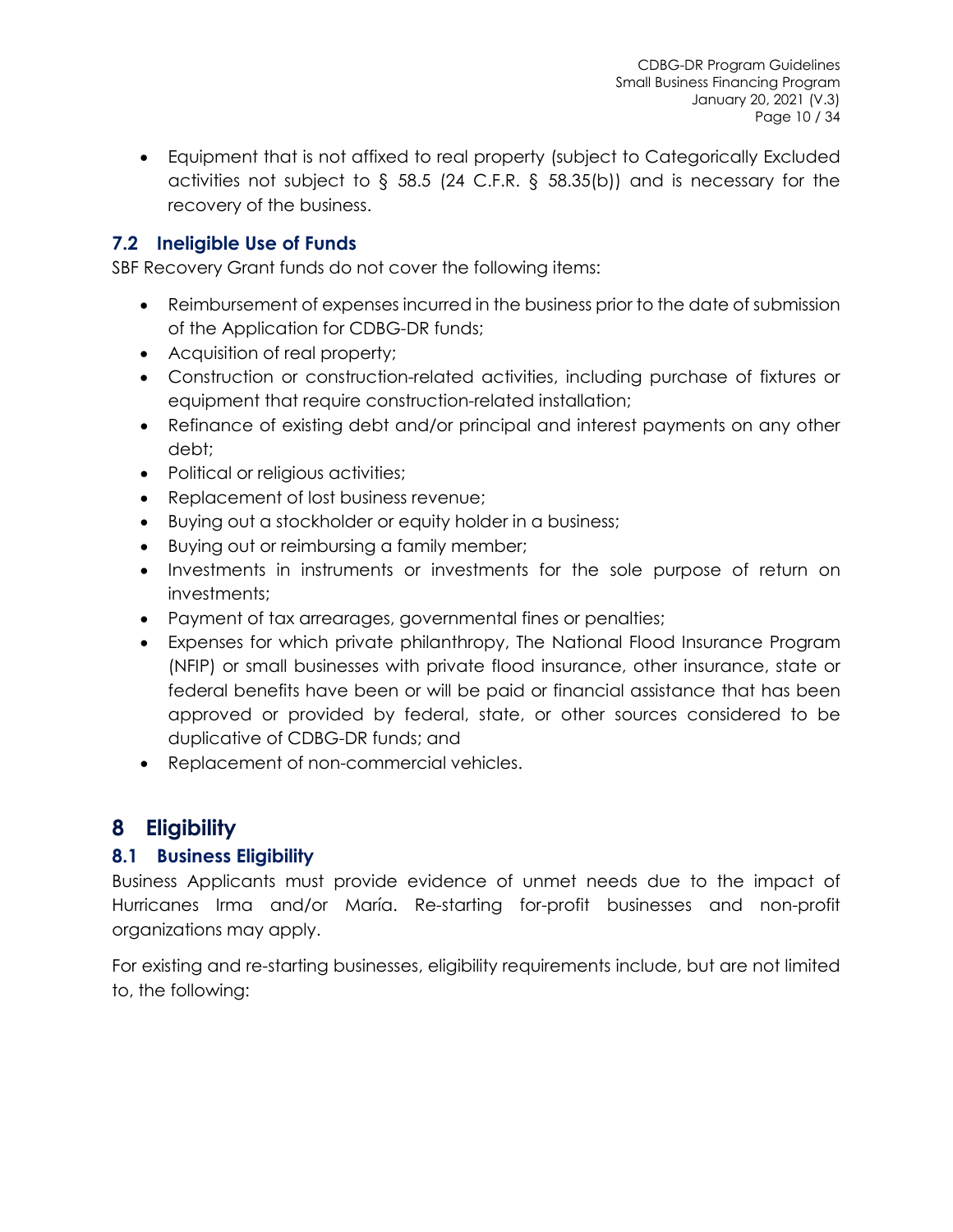- Must be a Small Business or Microenterprise as defined by having no more than seventy-five (75) full-time equivalent employees<sup>6</sup>;
- Business must be located in Puerto Rico and registered to do business in Puerto Rico (non-profits will be evaluated for eligibility based on the earned-income portion of operations);
- Business must have been in operation at the time of the Hurricane(s) and must have been open on, or before September 6, 2017 for Hurricane Irma and on, or before September 20, 2017 for Hurricane María and:
	- o Are still open and operating; or

 $\overline{a}$ 

- o Are planning to re-open and operate the same business; or
- o Have opened after September 20, 2017 as a different business due to Hurricanes Irma and/or María, but before launch of the SBF Program on March 25, 2020.
- Business must show evidence of direct impact by the Hurricane(s), as demonstrated by a documented financial **or** physical loss. It is not required that businesses demonstrate financial **and** physical loss. The assessed physical damage, financial loss calculations, and/or proof of the permanent closure of a prior business are used to determine eligibility<sup>7</sup>;
	- o In order to qualify under physical loss, a business must demonstrate it had a minimum of five thousand dollars (\$5,000) in third-party verified physical damages or losses.
	- o In order to qualify under a financial loss, a business must demonstrate a financial loss documented on 2017 tax returns or a fifteen percent (15 %) annual gross revenue decline from 2016 to 2017 or from 2017 to 2018 if the Business did not exist in 2016, or proof of closing of a prior business of the same owner(s)<sup>8</sup>.
- Businesses that are not currently open must demonstrate how funding will be used towards re-opening the business.
- Businesses that are not currently open are not required to re-open in the same location in which they were operating before the hurricanes.

<span id="page-10-0"></span><sup>6</sup> Businesses need not be corporations to participate in SBF. Business types may include, but are not limited to, non-profits, limited liability corporations (LLC); limited liability partnerships (LLP); sole proprietorships; "doing business as" (DBA); partnership; corporation; S-Corporation.

<span id="page-10-1"></span><sup>7</sup> Demonstrated loss is used to document storm impact; however, the Program will not fund construction-related expenses or financial losses directly.

<span id="page-10-2"></span><sup>&</sup>lt;sup>8</sup> While a minimum of fifteen percent (15%) financial loss is required to demonstrate unmet need, many businesses may be able to demonstrate losses in excess of fifteen percent (15%). For example, if a business closed as a result of the storm(s); financial loss will be 100%, as the business has closed. Loss for businesses that closed after the storm(s) where the business owner started a new business after the storm but before March 25, 2020 will be assessed based on loss experienced by the **pre-storm** business.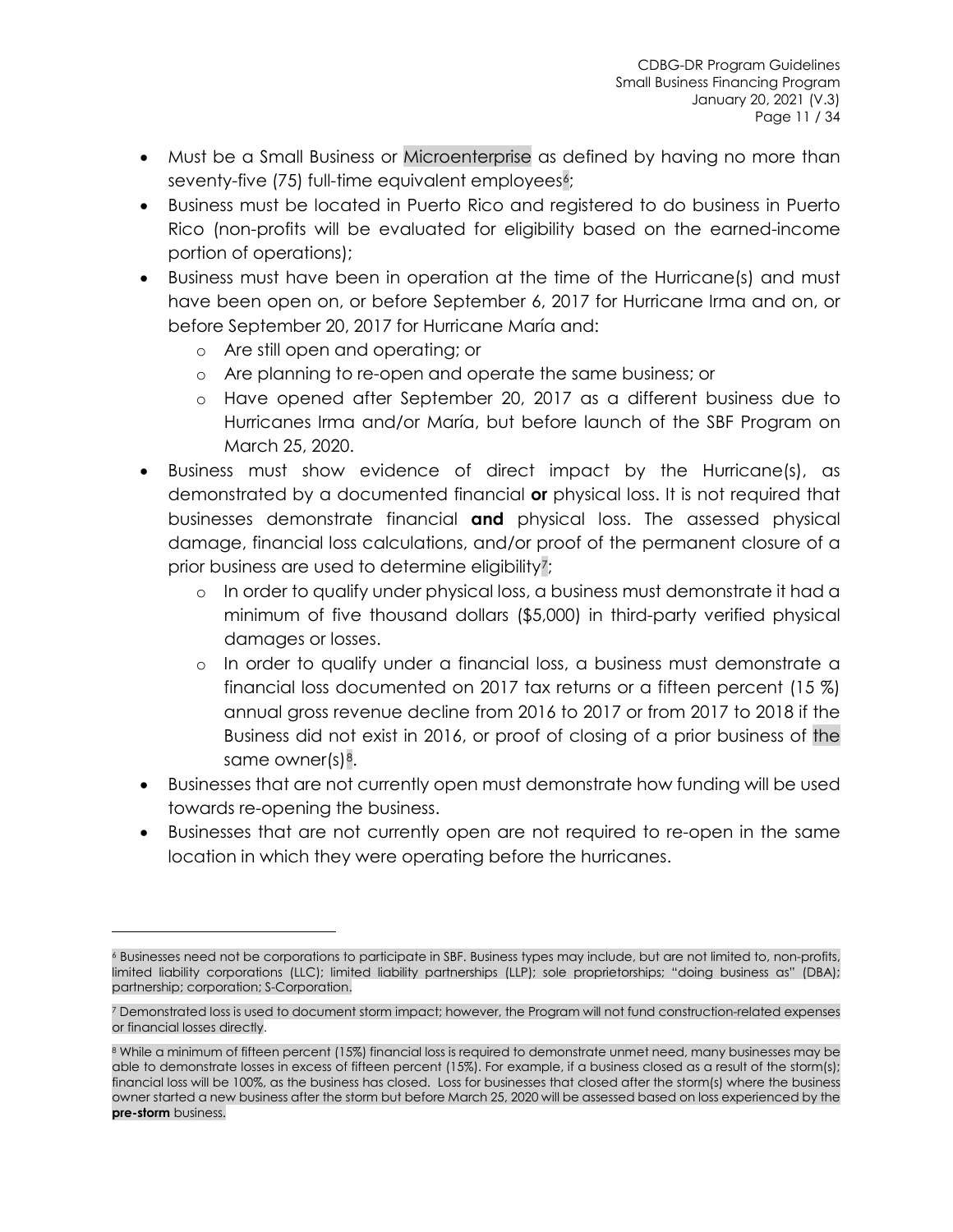• Business must have eligible unmet needs after accounting all Duplication of Benefits (**DOB**).

## <span id="page-11-0"></span>**8.2 Ineligible Businesses**

The following businesses are ineligible to receive an SBF Recovery Grant:

- Facilities not open to the general public that serve a predominantly higher income clientele; Professional sports teams; Yacht Clubs; Non-public recreation facilities; Private or commercial golf courses or country clubs; Casinos or other gambling establishments;
- Speculative investment companies; Real estate investment companies or Real Estate Investment Trusts; Owners of property that is rented out for residential purposes;
- Lending institutions; Homeowners Associations;
- Entities engaged in operating or managing adult entertainment businesses or massage parlors;
- Retailers whose income from tobacco sales is thirty-five percent (35%) or more of gross, in-store, non-fuel sales (electronic cigarettes are not considered in this calculation);
- Establishments whose sales of alcohol are fifty percent (50%) or more of total sales;
- Private utilities:

 $\overline{a}$ 

- Entities engaged in lobbying or political activities;
- Entities engaged or involved in religious activities, except where expenses are clearly distinguishable between the organization's religious and secular activities;
- Entities that received federal assistance in the past and did not comply with maintaining the required flood insurance;
- Entities and/or business owners (with at least twenty five percent (25%) ownership) that are listed on the HUD Debarred List;[9](#page-11-2)
- Entities and/or owners (with at least twenty five percent (25%) ownership) currently in foreclosure or bankruptcy; or
- Entities that are not current on any municipal and/or state taxes (income taxes, property taxes, Sales and Use Tax (IVU, for its Spanish acronym).

# <span id="page-11-1"></span>**9 Applying for Recovery Grants**

BDE, as Program Manager and Subrecipient to PRDOH, will implement the SBF Program under PRDOH's oversight.

<span id="page-11-2"></span><sup>9</sup> See:<https://www.dol.gov/ofccp/regs/compliance/preaward/debarlst.htm>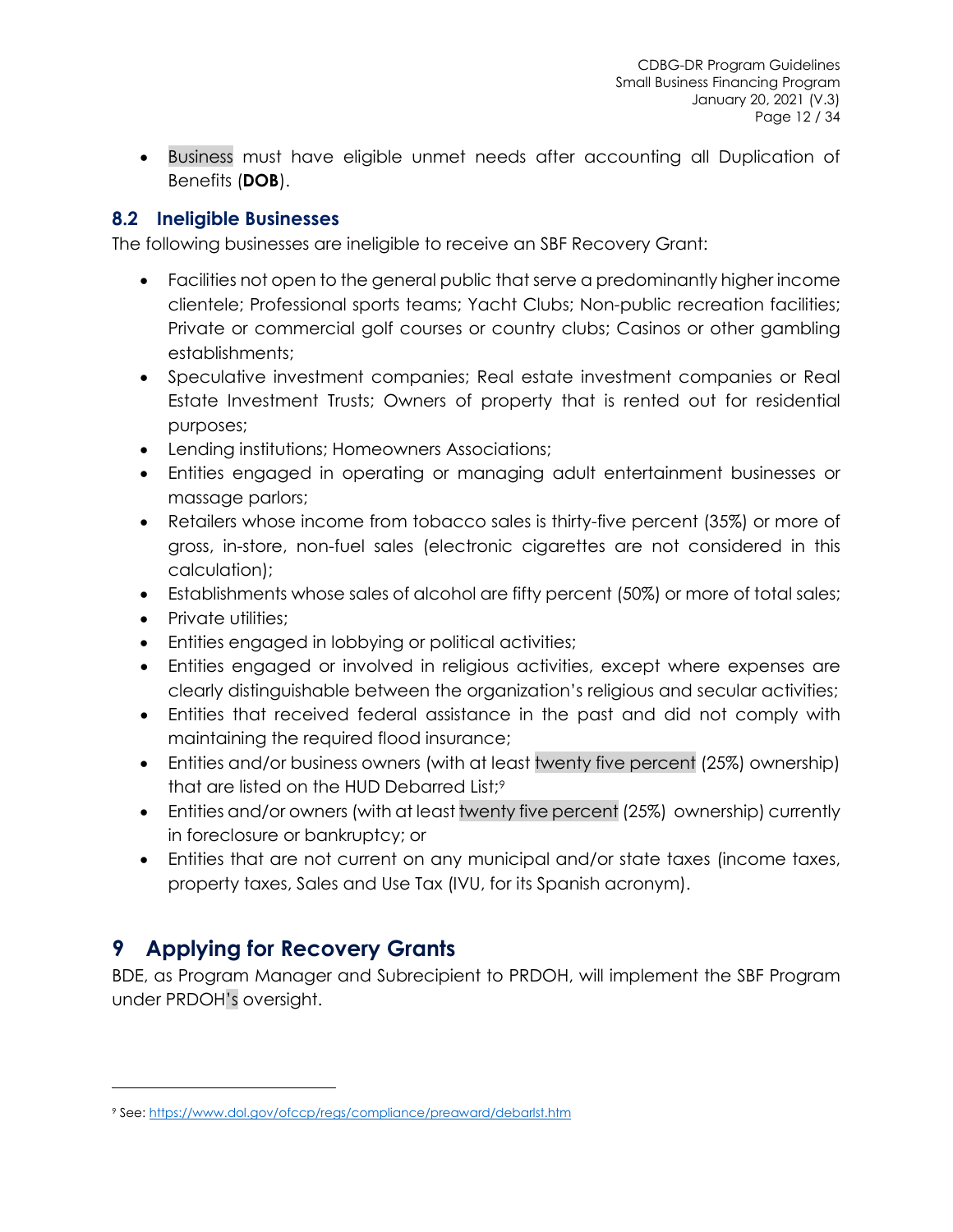## <span id="page-12-0"></span>**9.1 Application Intake**

Application intake began on March 25, 2020, with a publicly advertised Application process. BDE will review all Applications for eligibility with threshold requirements and then complete an underwriting review before making a final eligibility determination. BDE will inform and work with the selected entities through the Application process to complete all eligibility review steps required to successfully receive an award.

Eligible entities that wish to submit an Application will need to follow this process and submit all required documents associated by the deadlines provided. Instructions for completing the Application are available on the SBF Program website at [https://www.cdbg-dr.pr.gov/en/small-business-financing/.](https://www.cdbg-dr.pr.gov/en/small-business-financing/)

#### <span id="page-12-1"></span>**9.2 Prioritization**

Requests for assistance will be evaluated on a first come, first served basis for Applications that meet all applicable requirements for assistance, so long as Program funds are available. Business applications will be reviewed in the order complete applications are received. Applications are considered complete when all the information and all the documents required for the eligibility review are submitted by the Business Applicant.

## <span id="page-12-2"></span>**10 Underwriting Policy**

## <span id="page-12-3"></span>**10.1 HUD CDBG-DR Underwriting Guidance**

Underwriting for Recovery Grant will follow HUD guidelines at 24 C.F.R. § 570.209 as the financial underwriting framework for evaluating the feasibility of Applications. BDE will complete this underwriting review understanding that different levels of review are appropriate to take into account differences in the size and scope of each Application, and in the case of a microenterprise or other small business to take into account the differences in the capacity and level of sophistication among businesses of differing sizes.

The objectives of the underwriting guidelines are to ensure all awarded Business Applicants meet the CDBG Underwriting Criteria of 24 C.F.R. § 570.209 to evaluate:

- That project costs are reasonable;
- That all sources of project financing are committed;
- That to the extent practicable, CDBG-DR funds are not substituted for non-Federal financial support;
- That the project is financially feasible;
- That to the extent practicable, the return on the owner's equity investment will not be unreasonably high; and
- That to the extent practicable, CDBG-DR funds are disbursed on a pro rata basis if other sources of funds are provided to the project.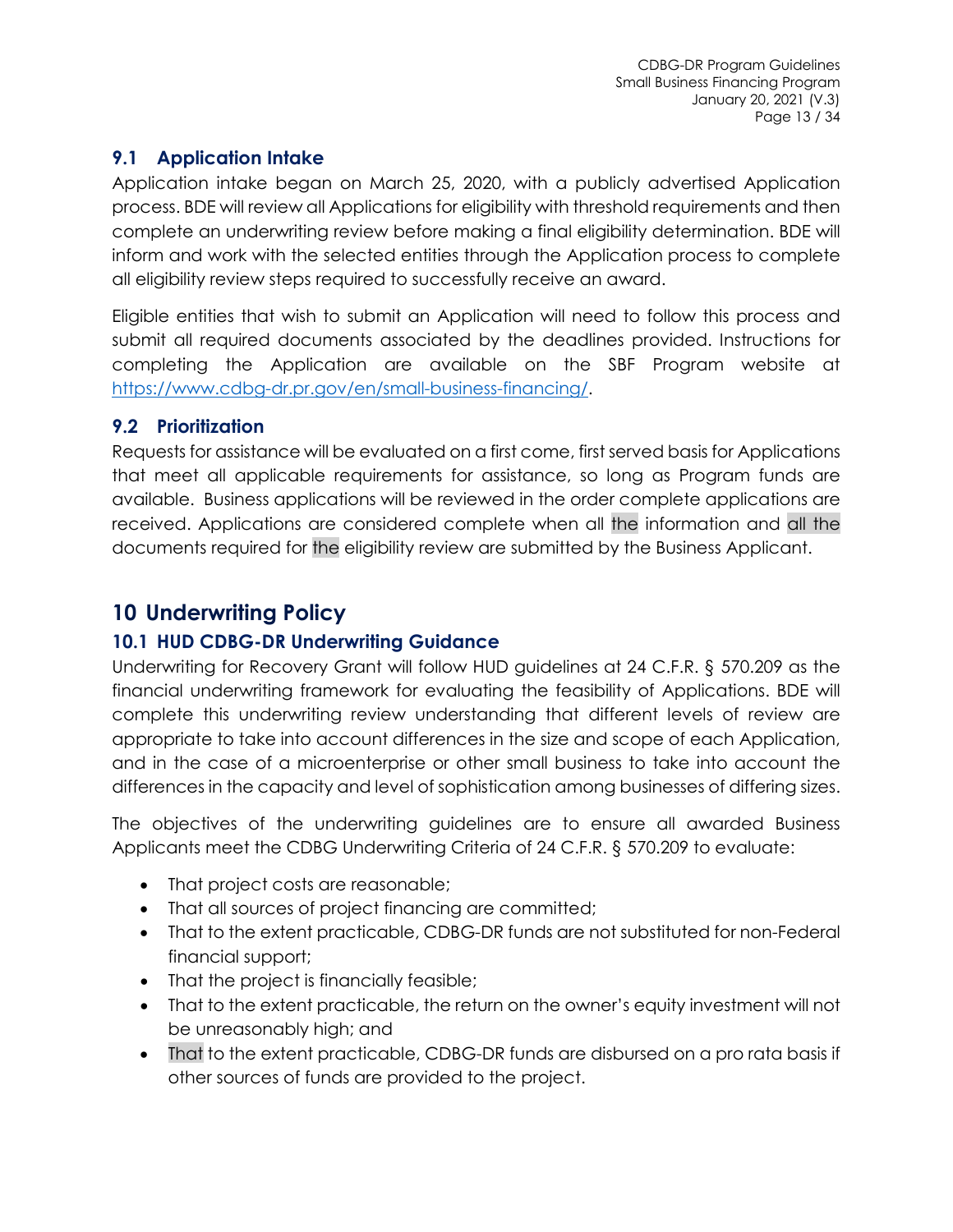# <span id="page-13-0"></span>**11 Duplication of Benefits (DOB)**

The Robert T. Stafford Disaster Relief and Emergency Assistance Act (**Stafford Act**), as amended, 42 U.S.C. §5121 *et seq*., prohibits any person, business concern, or other entity from receiving Federal funds for any part of such loss as to which it has received financial assistance under any other program, from private insurance, charitable assistance, or any other source. As such, PRDOH must consider disaster recovery aid received by Program Business Applicants and determine if any assistance is duplicative. Any assistance determined to be duplicative must be deducted from the Program's calculation of the Business Applicant's total need prior to awarding assistance.

For each Business Applicant for SBF Grant Award assistance, BDE will conduct an eligibility review and duplication of, and verification of benefits reviews for all business-related assistance. If a business owner received assistance for their home repair or personal property, such assistance will not be included in the DOB analysis.

## <span id="page-13-1"></span>**11.1 Declined SBA Loans**

Declined loans are loan amounts offered by a lender, but turned down by the Business Applicant, meaning the Business Applicant never signed the loan documents to receive a loan disbursements. The Bipartisan Budget Act of 2018 (Pub. L. 115–123, approved February 9, 2018) provides that grantees "shall not take into consideration or reduce the amount provided to any applicant for assistance from the grantee where such applicant applied for and was approved, but declined assistance related to such major declared disasters that occurred in 2014, 2015, 2016, and 2017 from the Small Business Administration (SBA)". Therefore, declined subsidized loans, including SBA loans are not to be included in the calculation of DOB.

The SBF Program will attempt to verify declined loan amounts using third-party data from SBA. If it cannot be ascertained from the SBA data whether or not the applicant declined the loan, the loan may still be excluded from DOB calculation if the Business Applicant provides a written certification stating that the applicant did not accept the subsidized loan.

#### <span id="page-13-2"></span>**11.2 Cancelled SBA Loans**

Cancelled loans are loan amounts offered by a lender, accepted by the Business Applicant, but for a variety of reasons, all or a portion of the loan amount was not disbursed and is no longer available to the applicant. Undisbursed portions of cancelled SBA loans may be excluded from the calculation of DOB, if it can be documented that the undisbursed portion of an accepted loan is cancelled and no longer available to the Business Applicant. To document that an SBA loan is cancelled, the Business Applicant must provide either: written communication from the lender confirming the loan is cancelled and no longer available to the applicant; or a legally binding agreement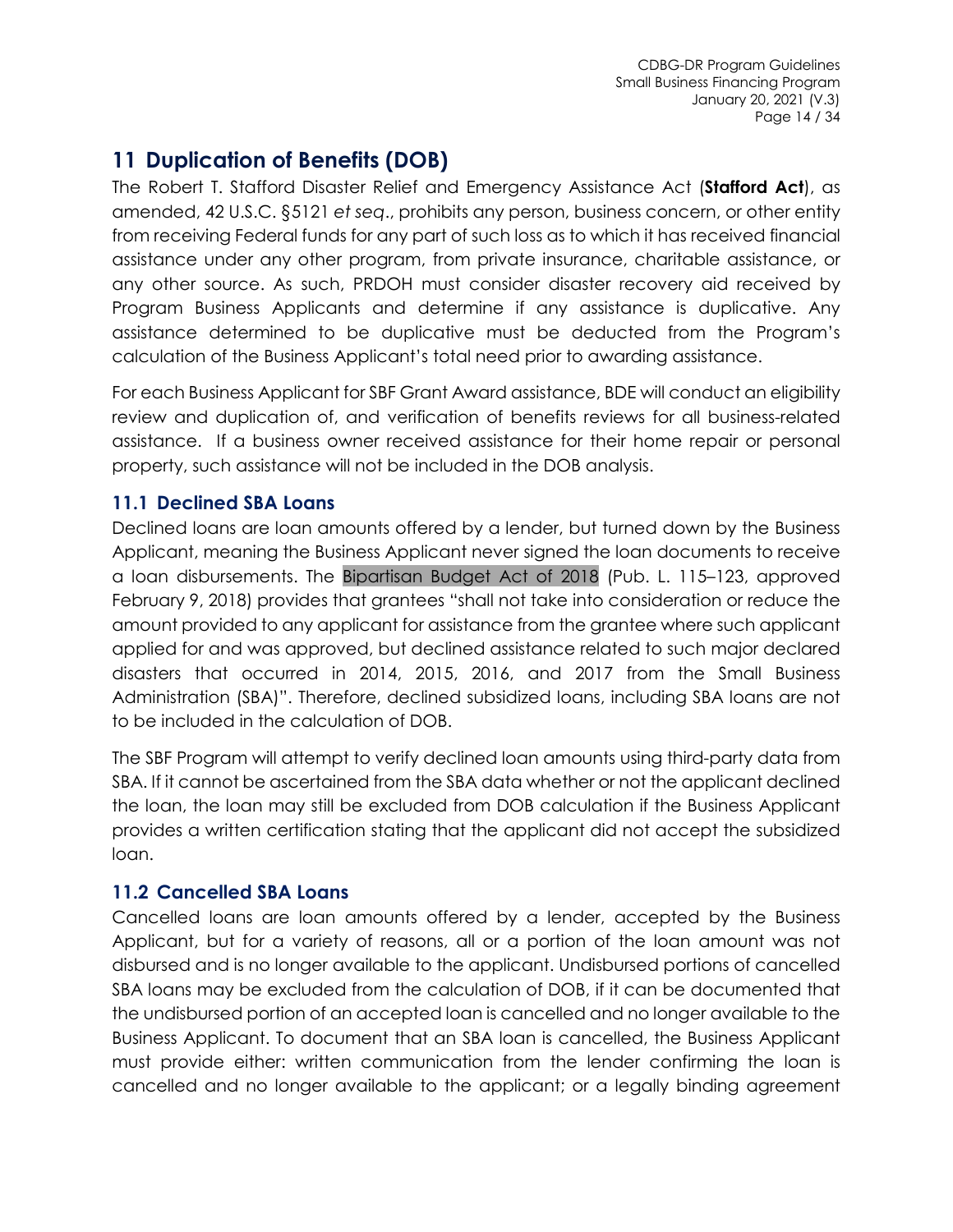between PRDOH and the applicant that indicates the period of availability of the loan has passed and the applicant agrees not to take actions to reinstate the loan or draw any additional undisbursed loan amounts. In addition, PRDOH must notify SBA that the Business Applicant has agreed not to take any actions to reinstate the loan or draw additional amounts.

# <span id="page-14-0"></span>**12 Determining the Recovery Grant Award Amount**

BDE will calculate the Recovery Grant award amount based on an evaluation of the individual business. This evaluation will take DOB into consideration.

#### <span id="page-14-1"></span>**12.1 Award Calculation**

 $\overline{a}$ 

The final award calculation will be conducted in accordance with, but not limited to, the following steps:

- 1. Calculate eligible amount of working capital.
- 2. Calculate eligible amount of equipment and furniture.
- 3. Calculate Business Applicant's total eligible uses of funds. (Sum of Step 1 and 2)
- 4. Identify all potentially duplicative assistance through the Program Application. (SBA, NFIP, other business interruption insurance, etc.)
- 5. Verify all duplicative assistance received or approved for the Business Applicant and determine amount considered to be duplicative with the grant award.
- 6. Deduct assistance determined to be duplicative from the Business Applicant's eligible uses of funds.
- 7. Calculate final unmet need. (Step 3 minus Step 6)
- 8. Determine maximum loan award amount. (Lesser of Step 7 or fifty thousand dollars  $($ \$50,000) $)$ <sup>[10](#page-14-2)</sup>.

The SBF Program provides funding up to the established award cap of fifty thousand dollars (\$50,000). Businesses with unmet needs greater than fifty thousand dollars (\$50,000) may apply for the Program, but the SBF Program may only fund up to fifty thousand dollars (\$50,000) of the unmet need. The SBF Program will calculate the maximum unmet need and award amount for each Business Applicant. Business applicants will then select which items to accept funding for, up to fifty thousand dollars (\$50,000); using the Intended Use of Funds Form. The Intended Use of Funds Form outlines the agreed upon uses for SBF Program Funds and will be used to ensure that the business expends funding on eligible uses as outlined in the form.

<span id="page-14-2"></span><sup>10</sup> Businesses with need greater than \$50,000 may be assisted via other programs in the CDBG-DR economic recovery portfolio of programs. Please see the Action Plan a[t https://www.cdbg-dr.pr.gov/en/action-plan/](https://www.cdbg-dr.pr.gov/en/action-plan/) for more information on other economic development opportunities. Participation in the Small Business Financing Program does not preclude applicants from applying for assistance under other programs.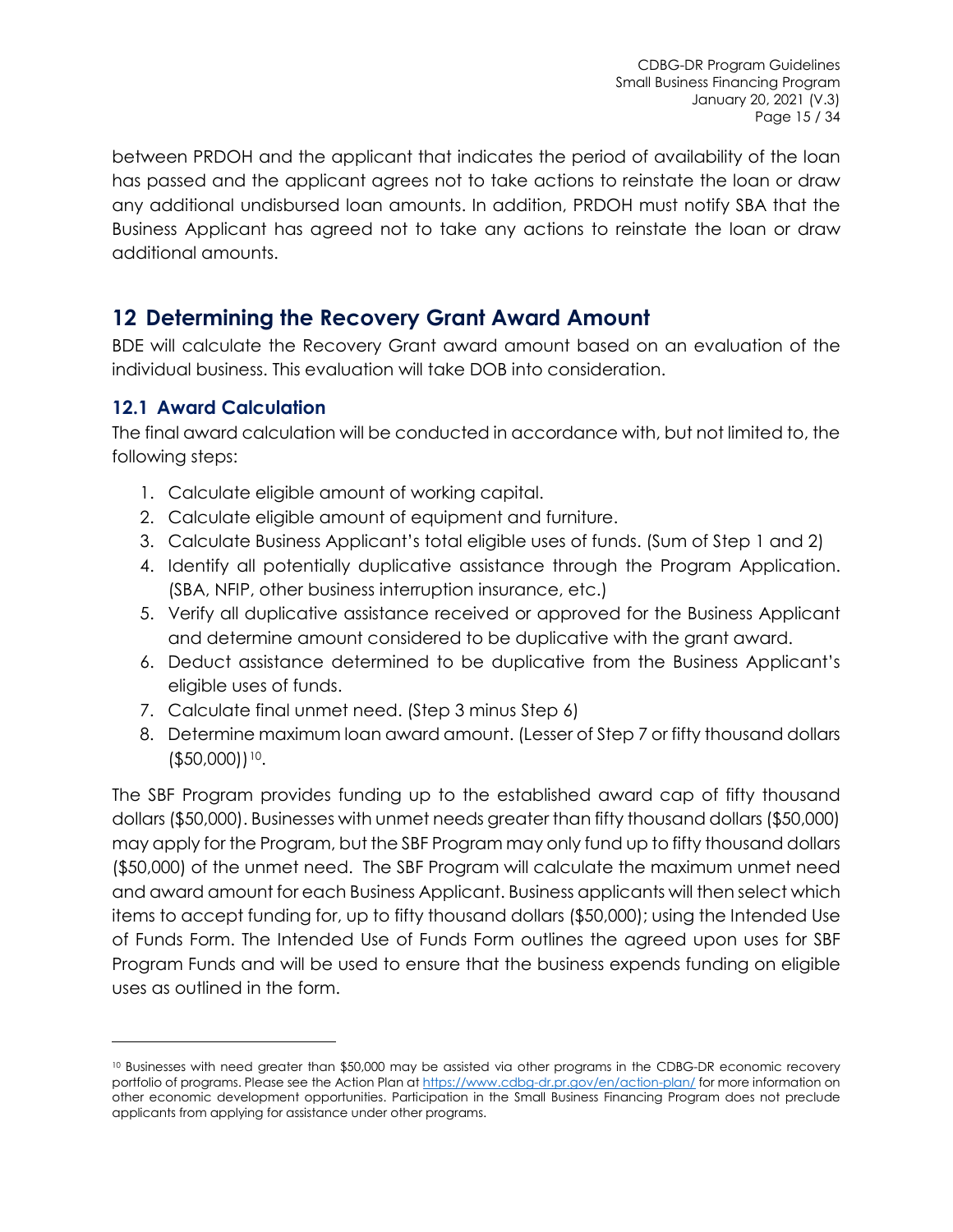Businesses that request moveable equipment or furniture with individual items with costs in excess of fifty thousand dollars (\$50,000), must provide evidence that they have other sources of funding to cover the total cost of the equipment in excess of the SBF award amount, prior to being issued an SBF recovery grant award<sup>11</sup>.

## <span id="page-15-0"></span>**12.2 Working Capital**

 $\overline{a}$ 

For businesses requesting working capital assistance through the Recovery Grant offered by the SBF Program, BDE could determine an estimated monthly working capital need by reviewing Business Applicant's tax returns to determine an average monthly working capital expense for the business. Using the average working capital expense calculated for the business, BDE will multiply that number times six (6) to determine the Business Applicant's maximum eligible working capital assistance.

For businesses that started prior to the storm(s) and are still open or are planning to reopen as the same business, the working capital award will be calculated based on prestorm tax returns and/or after storm tax returns. Depending on the time the business started, the working capital will be prorated accordingly in order to justly and calculate the disaster recovery grant and unmet need. For businesses that started after Hurricanes Irma and/or María, but before March 25, 2020 (launching date of the SBF Program), the most current year tax return will be used to calculate working capital.

#### <span id="page-15-1"></span>**12.3 Movable Equipment and Furniture**

The Business Applicant may be eligible for assistance for eligible movable equipment, machinery and/or furniture expenses. The amount approved for working capital and movable equipment expenses may not exceed the maximum award.

Costs associated with movable equipment include the documented repair or replacement of, machinery or equipment not dependent on construction, reconstruction, ground disturbance or structural modifications. In order to determine the amount for which a business is eligible for movable equipment and furniture, the Business Applicant must provide three (3) quotes for each piece of equipment requested with adequate description to determine the nature of each equipment or furniture.

Please note that if a business can demonstrate a special circumstance, meaning the requested equipment is highly specialized and/or it would be impossible to obtain three (3) quotes for, then the applicant may provide proof of the special circumstance and provide only (2) two quotes for each piece of specialized equipment requested instead of (3) three.

<span id="page-15-2"></span><sup>11</sup> As mandated by underwriting criteria outlined at 24 C.F.R. § 570.209, the SBF Program must ensure that all sources of funding are committed prior to funding a grant award.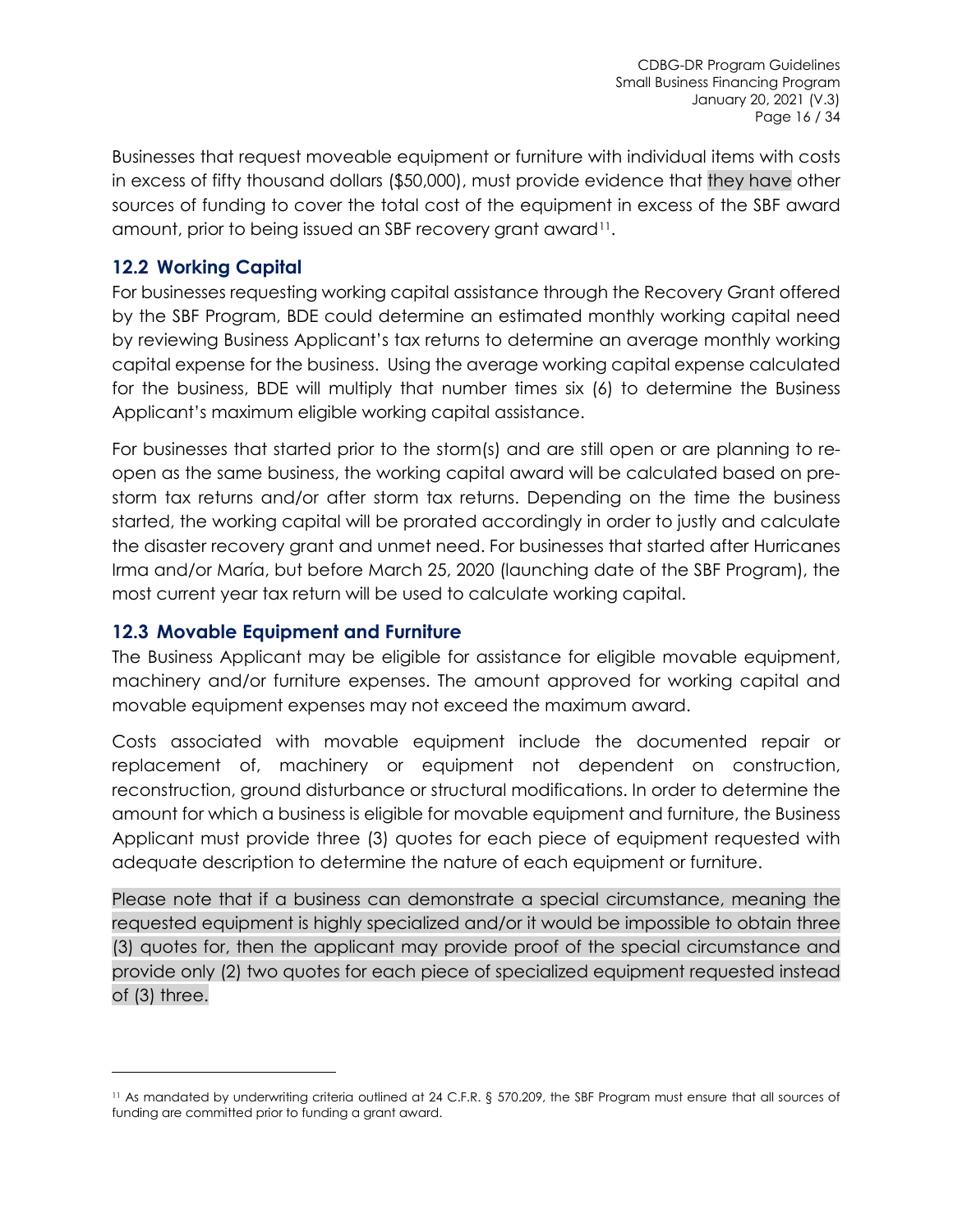If the requested equipment or furniture is a replacement for equipment or furniture damaged or destroyed by the Hurricane(s), then the Business Applicant must provide verification of loss or damage (which may include pictures). If the requested equipment is necessary for the business to reopen and/or remain viable in the post-hurricane economy, the Business Applicant must provide justification for the new piece of equipment or furniture.

BDE will ensure all program costs are necessary and reasonable. All eligible uses of funds will be reviewed for DOB before final award determination and execution of grant agreements.

#### <span id="page-16-0"></span>**12.4 Final Award Determination**

Once BDE has determined the total working capital and movable equipment expenses for which a Business Applicant may be eligible for the Recovery Grant offered by the SBF Program, BDE will conduct a DOB review and deduct the verified DOB amounts from the Business Applicant's final calculated award.

The DOB verification review will be carried out as described, but not limited to the following:

- BDE will collect information on potentially duplicative funding sources from all Business Applicants during the Application phase;
- Business Applicants will be required to provide insurance provider contact information, policy coverage information and ID, claims information and amounts received and approved for all potentially duplicative sources;
- Business Applicants will be required to authorize BDE to contact all potentially duplicative funding sources on their behalf to verify all funding sources received and/or approved; and
- Using information collected from the Business Applicant and the authorization provided to BDE by the Business Applicant, BDE will perform a verification of benefits received and/or approved on all Business Applicants. BDE may work directly with Business Applicants to expedite this process.

BDE will calculate final eligible award amounts for Business Applicants.

#### <span id="page-16-1"></span>**12.5 Awards and Requirements**

The SBF Program reserves the right to revoke this award if the funds are not used for the stated purpose outlined in the grant agreement between the business applicant and BDE. Any funding expend not in accordance with the uses outlined in the grant agreement, must be returned to the Program in full. Grantees/Awarded Businesses must submit proof of expenditure of the funds granted under the agreement and document compliance with at least one (1) of the three (3) HUD national objectives defined in the authorizing statute of the CDBG Program at 104(b)(3) of the Housing and Community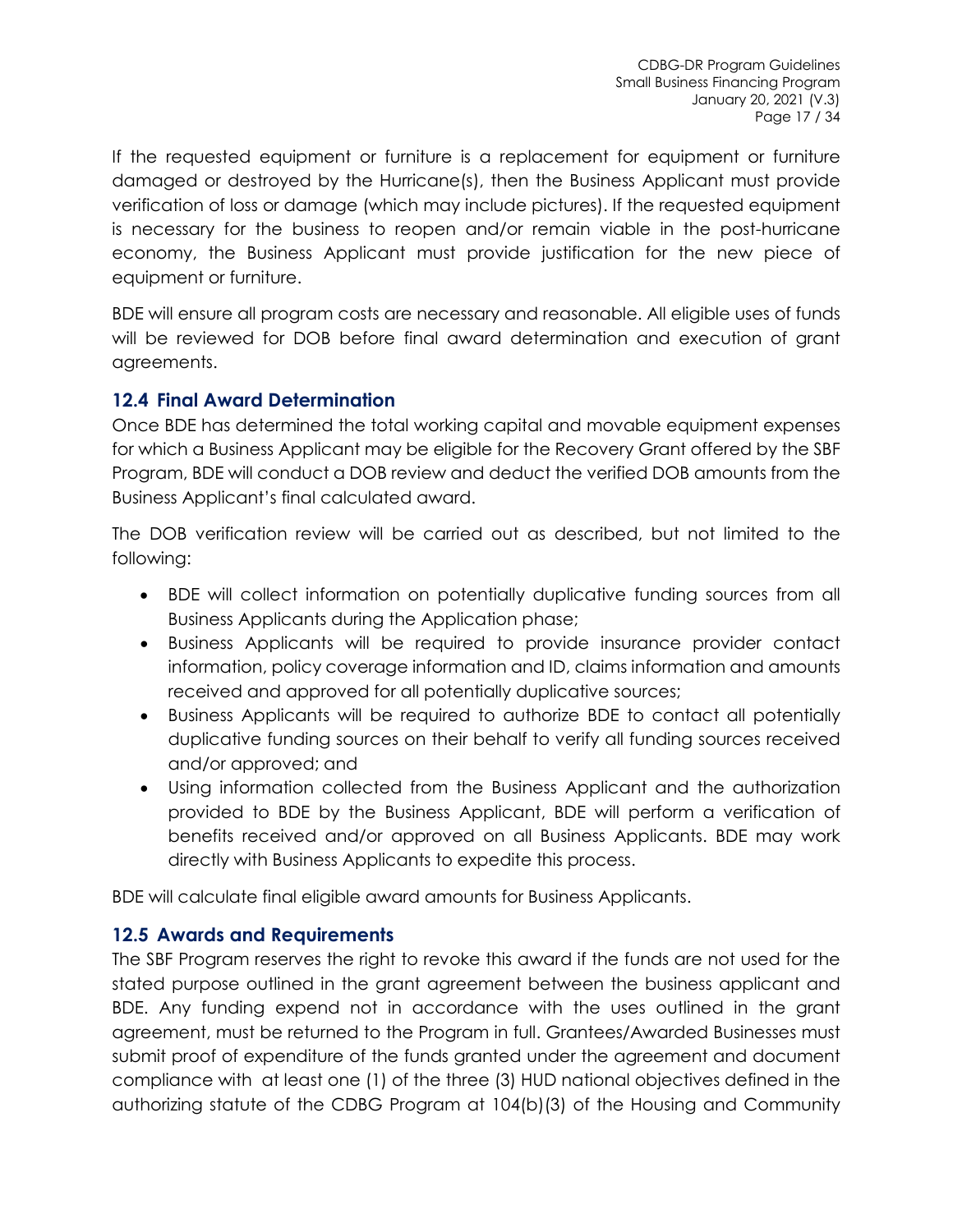Development Act of 1974 (**HCDA**) (42 U.S.C. § 5304), as amended, within seven (7) months of disbursement of a grant award for working capital or ninety (90) days of disbursement of a grant award for equipment, to ensure verification of proper use of the Grant Award, and will need to continue providing proof of expenditure until all Grant funds are committed and verified through proof of expenditure.

Once expenditures are verified, a Closeout Confirmation Letter (Final Closeout) will be sent to Grantee/Awarded Business when all closeout requirements have been met<sup>12</sup>. Prior to the Closeout Confirmation Letter, the Program may request any proof of expenditure required to validate use of funds and close the file.

The business will be obligated to repay any funds received under this Program in the event (a) its application including any information provided therewith or thereafter, contains any material misrepresentations; or (b) the award was made in error and the Business Applicant is not entitled to assistance under the Program Guidelines.

# <span id="page-17-0"></span>**13 Exacerbated Impacts**

To the extent that the impacts to the business resulting from Hurricane Irma and/or María are exacerbated by circumstances beyond the Business Applicant's control before the business is fully recovered, as per Federal Register Vol. 84, No. 119 (June 20, 2019), 84 FR 28836, the SBF Program may fund the business for recovery grants<sup>[13](#page-17-2)</sup>.

For example, if a business was impacted by Hurricanes Irma and/or María and a subsequent earthquake, pandemic, or any other natural disaster exacerbates the original impact before the business is fully recovered, the SBF Program may fund the business for a recovery grant to address the unmet need as it currently exists.

However, the SBF Program may not provide assistance for activities that: (1) address a need arising solely from any subsequent disaster other than Hurricanes Irma and/or María; or (2) address a need that has been met in full.[14](#page-17-3)

As stated in the SBF Program eligibility criteria, all Business Applicants to the SBF Program must have been impacted by Hurricanes Irma and/or María to receive assistance. Prior to addressing recovery need, the SBF Program must analyze other assistance available to the Business Applicant to ensure prevention of duplication of benefits, as described in the Duplication of Benefits (DOB) section of these guidelines.

<span id="page-17-1"></span> $12$  Id.

 $\overline{a}$ 

<span id="page-17-2"></span><sup>13</sup> See 84 FR 28836 a[t https://www.govinfo.gov/content/pkg/FR-2019-06-20/pdf/2019-13147.pdf](https://www.govinfo.gov/content/pkg/FR-2019-06-20/pdf/2019-13147.pdf)

<span id="page-17-3"></span><sup>14</sup> See Community Development Block Grant Disaster Recovery (CDBG-DR) Policy Guidance for Grantees 2019 at <https://files.hudexchange.info/resources/documents/CDBG-DR-Policy-Guide.pdf>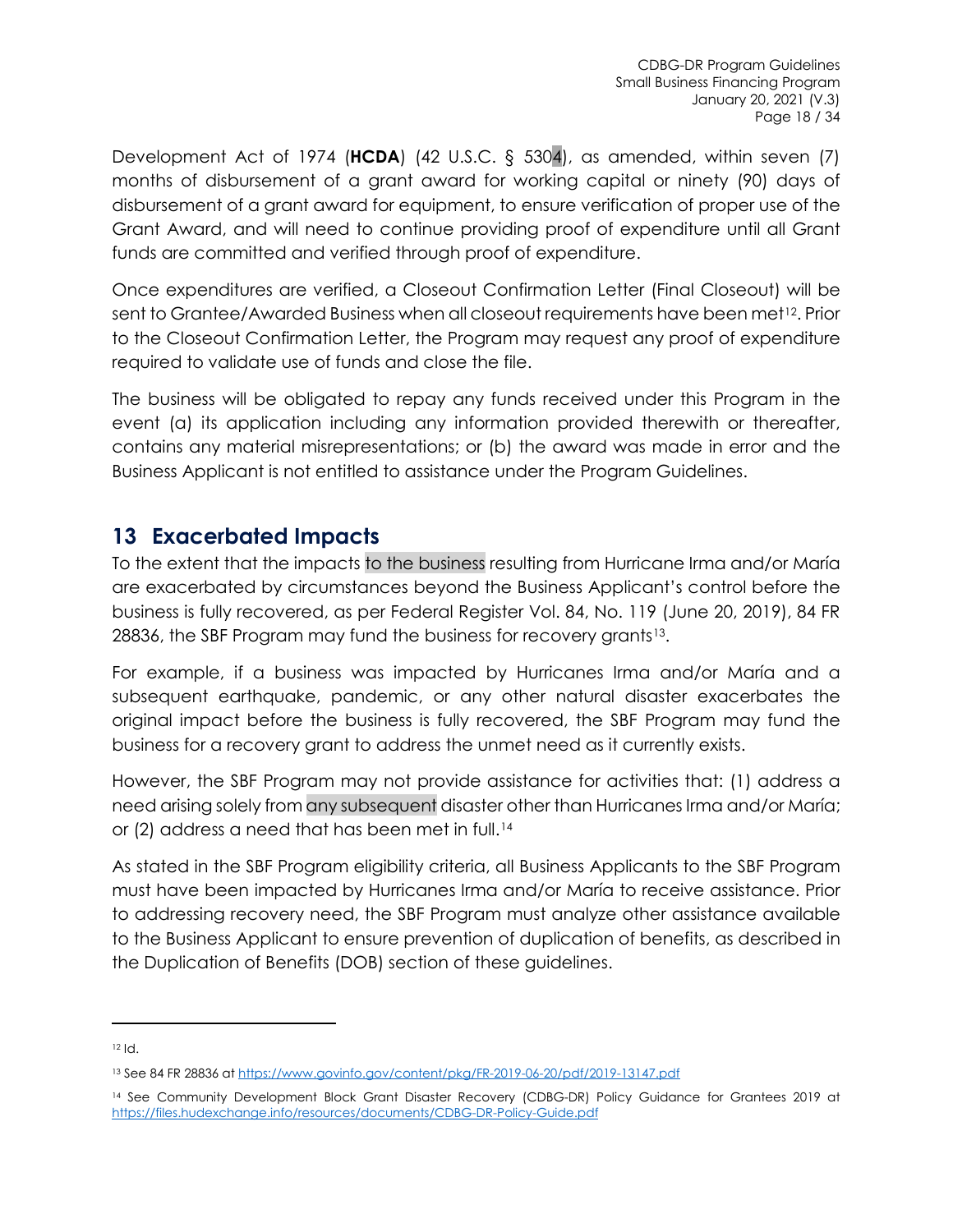Additional damages to the business caused by other natural disasters after the Hurricane(s), such as damage from the COVID19 Pandemic or earthquakes, do not preclude the Business from applying to SBF for their unmet need so long as it can show damages from the Hurricane(s).

## <span id="page-18-0"></span>**14 Environmental Review**

An environmental review is the process of reviewing a project and its potential environmental impacts to determine whether it meets federal, state, and local environmental standards. Every project undertaken with federal funds, and all activities associates with such project, are subject to the provisions of the National Environmental Policy Act of 1969 (**NEPA**), 42 U.S.C. § 4321 *et seq*., as well as to the HUD environmental review regulations at 24 C.F.R. § 58. Therefore, an environmental review process is required for all awards to be issued under the Program to ensure that the proposed activities do not negatively impact the surrounding environment and that the property itself will not have an adverse environmental or health effect on end users. 24 C.F.R. § 58.22 prohibits the commitment or spending of federal or non-federal funds on any activity that could have an adverse environmental impact or limit the choice of reasonable alternatives prior to completion of an environmental review. Environmental clearance must be obtained for each project prior to the commitment of federal or nonfederal funds. A violation of this requirement may jeopardize federal funding for the Program and disallow all costs that were incurred before completion of the environmental review.

All Program awards must have documentation that they follow NEPA and other environmental requirements. Therefore, all projects shall have an Environmental Review Record (**ERR**), as required by NEPA and related laws. The ERR for the projects shall set forth: the existence of negative impacts on a site; the means to mitigate negative impacts; alternatives to the project (if needed); and the rejection of the proposed activities if all other options fail and it becomes the most prudent action to take.

Environmental reviews will be conducted concurrently with DOB reviews, when feasible. Environmental reviews must be completed prior to determining Program assistance to be offered to an eligible Business Applicant.

#### <span id="page-18-1"></span>**14.1 Environmental Level of Review**

To conduct the appropriate level of environmental review, the Program will determine the environmental classification of the project. The term "project" may be defined as an activity or group of activities geographically, functionally, or integrally related, regardless of funding source, to be undertaken by the Program in whole or in part to accomplish a specific objective. There are four major classifications of environmental review for projects: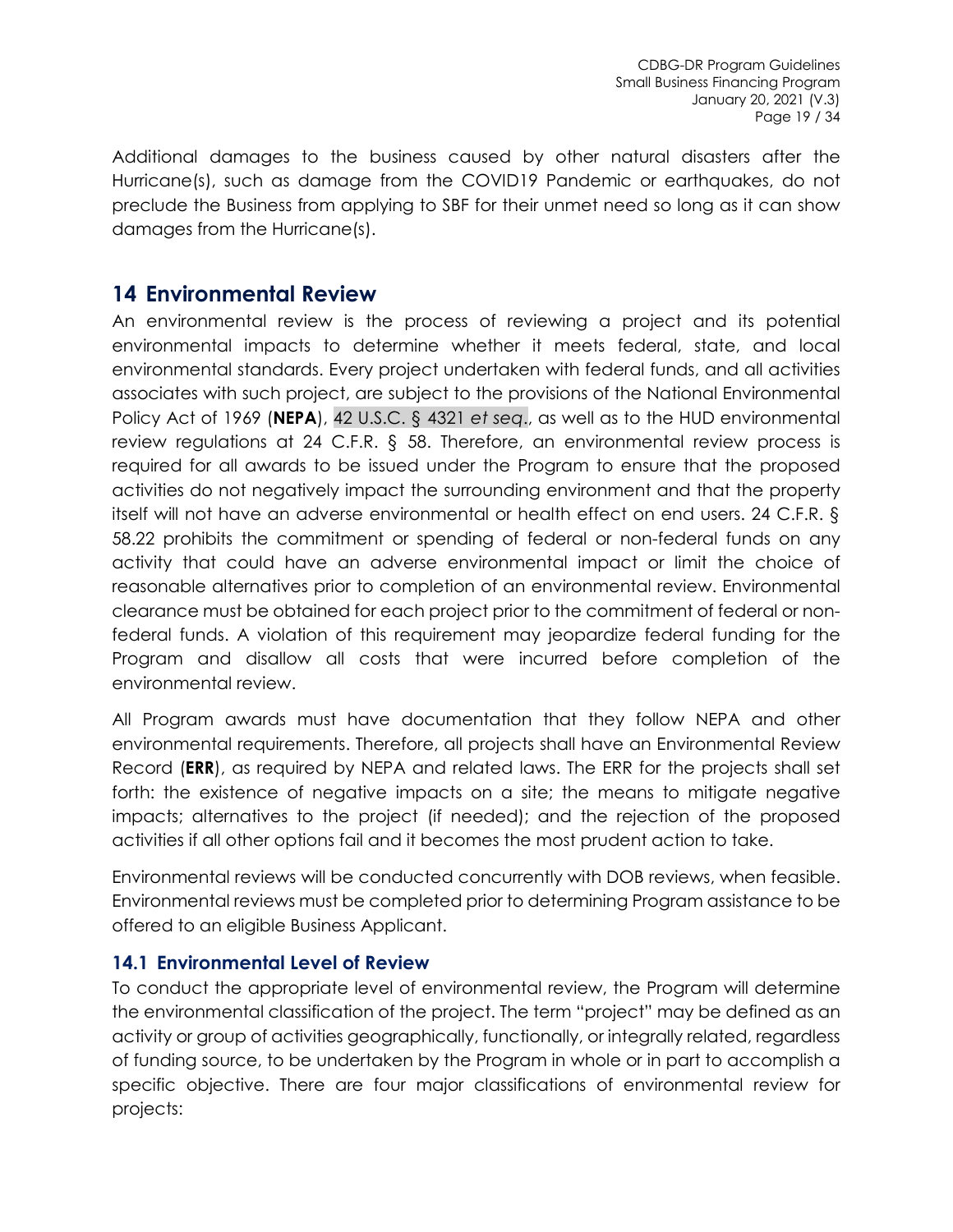- **Exempt Activities**: Those activities which are highly unlikely to have any direct impact on the environment.
- **Categorically Excluded Activities**: Those activities that may have an impact to the environment, but not to extent that an Environmental Assessment under NEPA or Environmental Impact Statement is required. There are two (2) types of Categorically Excluded Activities, as follows:
	- o Categorically Excluded Not Subject to 24 C.F.R. § 58.5: Includes those activities included under 24 C.F.R. § 58.35 (b) and require environmental checks for the items listed at 24 C.F.R. § 58.6. For activities under this classification, no public notice or request for release of funds is required to use grant funds.
	- o Categorically Excluded Subject to 24 C.F.R. § 58.5: Refers to those activities included under 24 C.F.R. § 58.35 (a) and require environmental checks for the items listed at 24 C.F.R. § 58.5 and 24 C.F.R. § 58.6. If any environmental items are identified as potentially impacting (such as floodplains), a Request for Release of Funds (including publication of Notice of Intent) is required.
- **Environmental Assessment**: Includes those activities that could potentially have a significant impact on the environment. In addition to compliance with the laws and authorities at 24 C.F.R. § 58.5 and 24 C.F.R. § 58.6, environmental assessments must consider an array of additional potential impacts of the project, including a National Environmental Policy Act analysis. This environmental assessment requires publishing a Notice of Intent to Request Release of Funds as well as a Finding of No Significant Impact (assuming such is found).
- **Environmental Impact Statement:** Those activities that require a detailed written statement required by Section 102(2)(C) of NEPA for a proposed major Federal Action significantly affecting the quality of the human environment. These statements are normally used for major housing (2,500 units or more) or infrastructure projects.

#### <span id="page-19-0"></span>**14.2 Categorically Excluded Activities**

Examples of categorically excluded activities not subject to related laws and authorities under 24 C.F.R. § 58.5 include: tenant based rental assistance; supportive services; operating costs; economic development activities; activities to assist homebuyers to purchase existing dwelling units or units under construction; and affordable housing predevelopment costs with no physical impact. To complete environmental requirements for categorically excluded activities not subject to 24 C.F.R. § 58.5, the Program must make a finding of categorical exclusion and include such finding in the Environmental Review Record. When these kinds of activities are undertaken it is not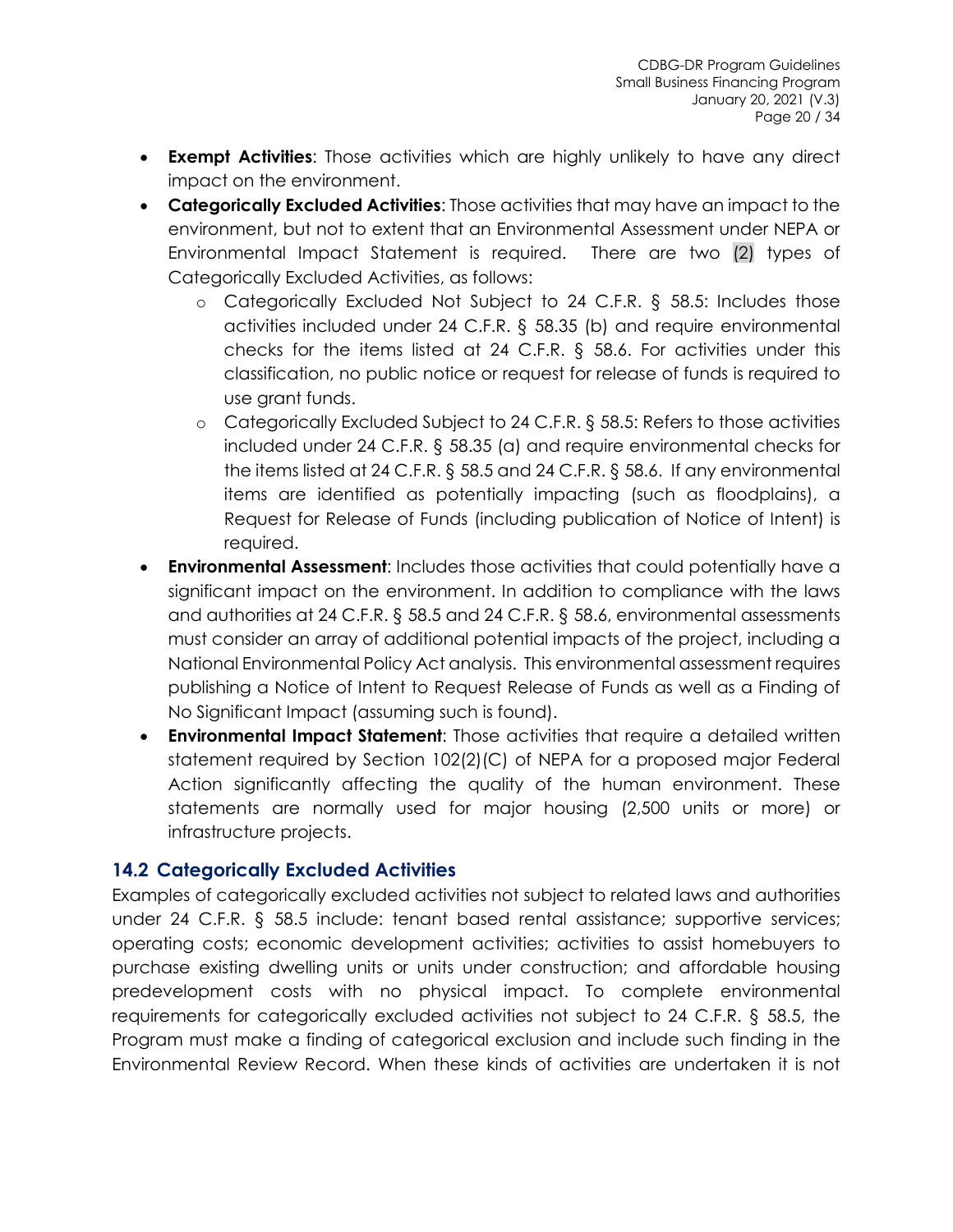required to issue a public notice or to submit a request for release of funds. In any case, environmental compliance is required for the items listed in 24 C.F.R. § 58.6.

Examples of categorically excluded activities subject to related laws and authorities under 24 C.F.R. § 58.5 include: acquisition, repair, improvement, reconstruction, or repair of public facilities; special projects directed toward the removal of material and architectural barriers; and repair of buildings and improvements for residential units and non-residential buildings. The Environmental Review Record for these activities must contain a written determination of the finding of a categorical excluded activity subject to 24 C.F.R. § 58.5 including a description of the project, a citation of the application subsection of 24 C.F.R. § 58.35(a), and written documentation as to whether there were any circumstances which required compliance with 24 C.F.R. § 58.5 and 58.6.

The documentation must support its determinations related to compliance including correspondence with applicable agencies having jurisdiction. Upon completion, there should be one of three (3) environmental findings: (1) the project converts to Exempt (i.e. 24 C.F.R. § 58.34(a)(12)); (2) the project invokes compliance with one or more of the laws and/or authorities and, therefore, requires public notification and approval from HUD; or (3) the unusual circumstances of the project result in a significant environmental impact and, therefore, compliance with NEPA is required. If upon completion it is determined that compliance is required for one or more of the Federal laws and authorities listed in 24 C.F.R. § 58.5, then a public notification known as Notice of Intent to Request Release of Funds must be posted. After a seven (7) day comment period, a Request for Release of Funds and Environmental Certification must be prepared. The Environmental Certification certifies the compliance with all environmental review requirements.

#### <span id="page-20-0"></span>**14.3 Activities Requiring an Environmental Assessment**

These are activities which are neither exempt nor categorically excluded and, therefore, will require an Environmental Assessment documenting compliance with NEPA, HUD, and with the environmental requirements of other applicable federal laws. Once the Environmental Review has been completed and any comments addressed appropriately, the project may be found to not constitute an action that significantly affects the quality of the human environment and, therefore, does not require the preparation of an Environmental Impact Statement; or the project constitutes an action that significantly affects the quality of the human environment and, therefore, requires the preparation of an Environmental Impact Statement.

If it is determined that the action does not significantly affect the quality of the environment, then the Program will post a public notice called a Combined/Concurrent Notice of Finding of No Significant Impact (**FONSI**) and Notice of Intent to Request Release of Funds (**NOI/RROF**). The NOI/RROF Environmental Certification must be submitted to HUD no sooner than fifteen (15) days after publishing the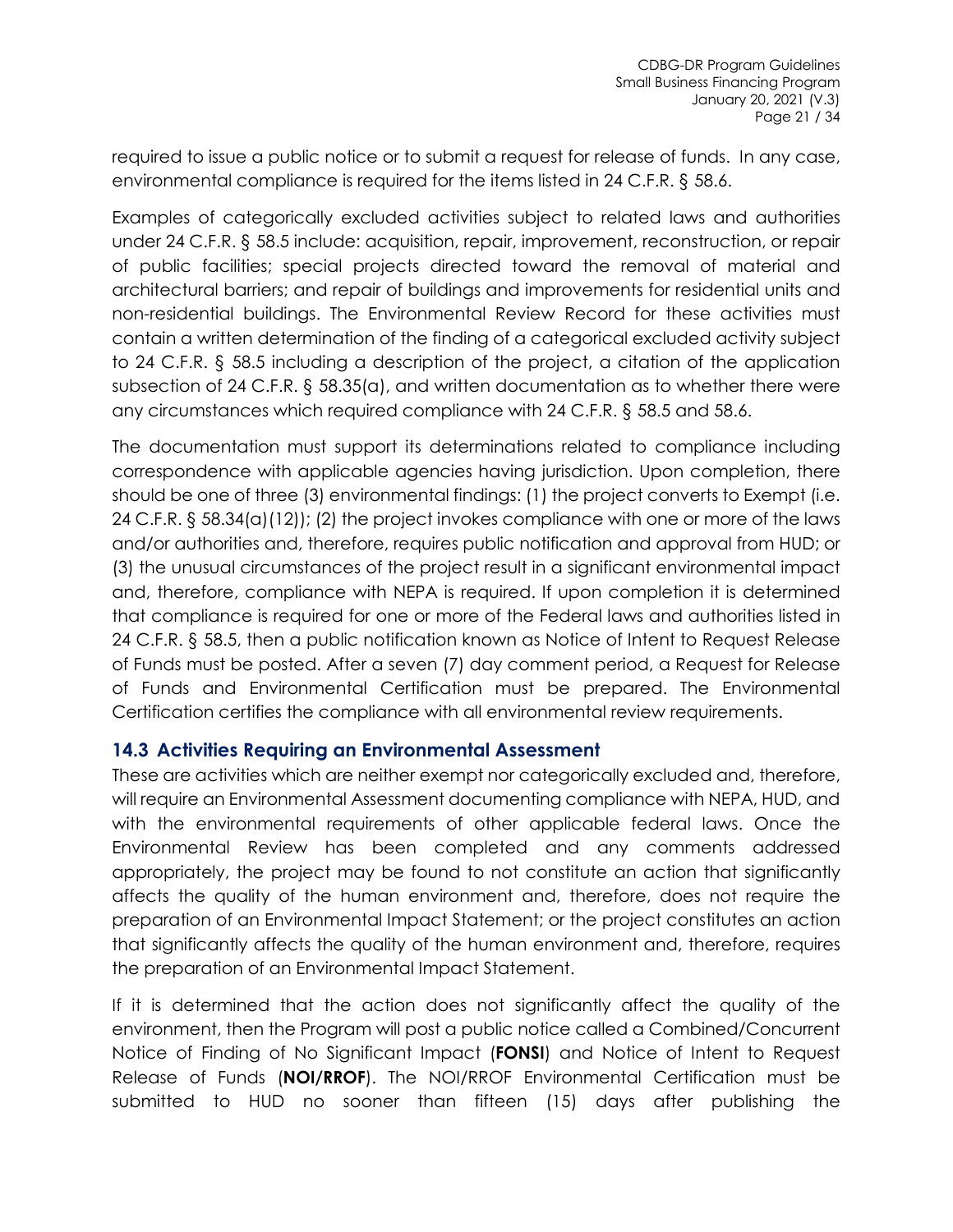combined/concurrent notice (NOI/RROF) and FONSI and HUD will hold the Release of Funds for a fifteen (15) day period to allow for public comment on the RROF. If no comments are received during this time, HUD will send a signed Authorization to Use Grant Funds and the project may proceed.

#### <span id="page-21-0"></span>**14.4 Certification of Exemption**

The SBF Program activity encompassed in the fifty thousand-dollar (\$50,000) Recovery Grants pertaining the provision of working capital and the purchase of moveable equipment has been determined to have a level of environmental review of EXEMPT in accordance with 24 C.F.R. § 58.34 (a). Except for the applicable requirements of 24 C.F.R. § 58.6 (addressed below), the PRDOH does not have to undertake any environmental review, consultation or other action under NEPA and the other provisions of law or authorities in 24 C.F.R. § 58.5 for the activities associated with the aforementioned SBF Program activities.

The purchase of moveable equipment under the SBF Program has been approved by PRDOH's Certifying Officer as an exempt activity per 24 C.F.R. § 58.34, as accredited in the Certificate of Exemption for HUD Funded Projects signed on April 25, 2019 and resides in the project file.

Should the Program change in a way that includes other activities different from those exempted, a new determination of the level of environmental review should be performed and documented in the project files. If a modification changes the level of environmental review, future reviews should be in accordance with the new level of environmental review.

# <span id="page-21-1"></span>**15 Non-Responsive Applicants**

The Program will make reasonable attempts to contact Business Applicants to schedule meetings, collect documentation, or obtain other information necessary. If the Program has made **five (5)** consecutive unsuccessful attempts to contact a Business Applicant with no follow up contact from the Business Applicant, the applicant will be sent a Non-Responsive Notice. Contact attempts should be made using different methods of communication and at different times of the day/week. The Non-Responsive Notification provides contact information for the Program, advises the applicant of the next steps in the application process and notifies the Business Applicant that they must contact the Program within **fourteen (14) calendar days** of the date of the letter. If the Business Applicant fails to contact the Program within the **fourteen (14) calendar days** allowed, the application will be closed.

Likewise, the Program will make reasonable attempts to collect missing documentation and/or information. When it is determined that a Business Applicant must submit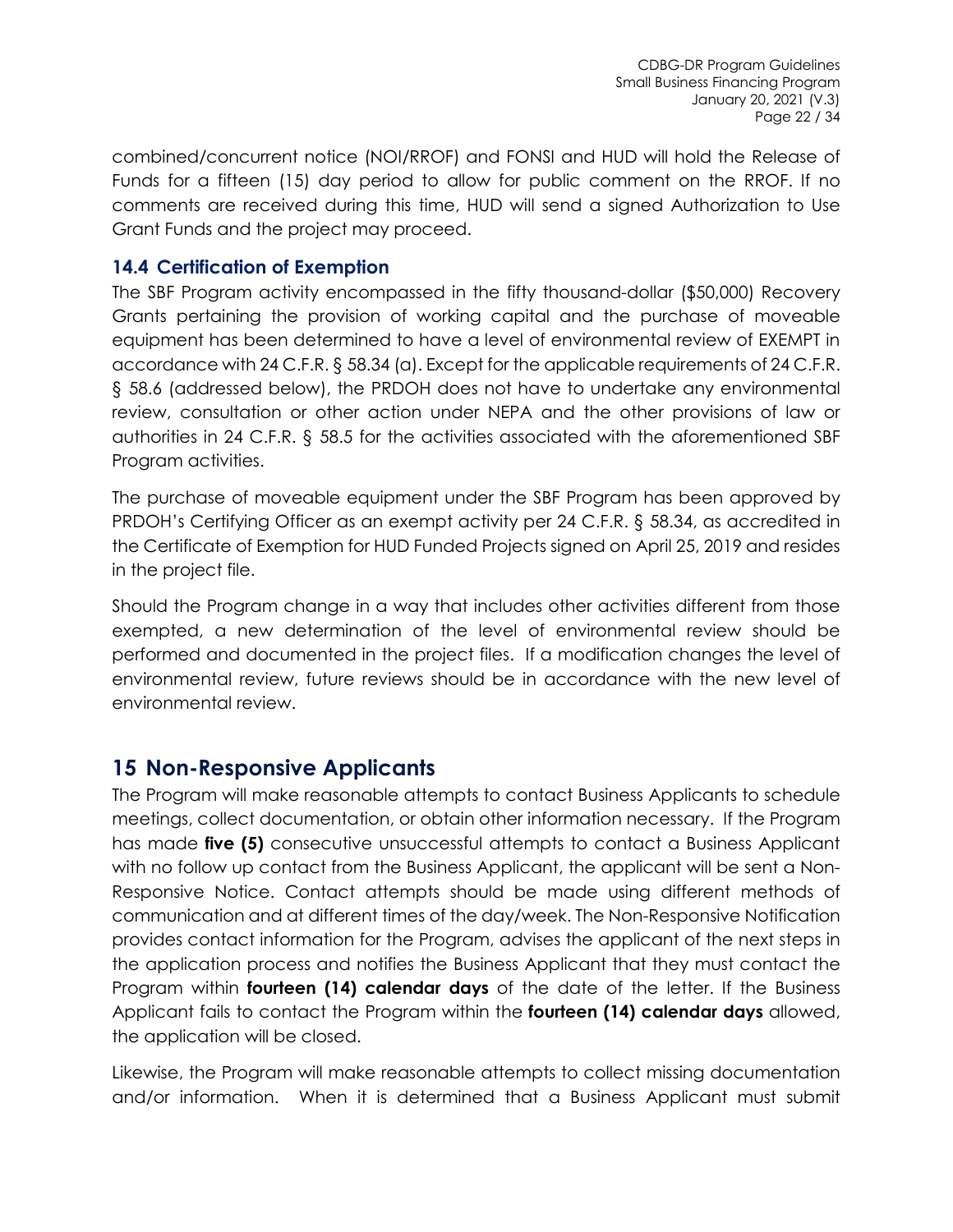additional documentation or information, they will be sent a written request to provide missing information. Applicants will be allowed up to **thirty (30) calendar days** from the date of the written notification to provide missing information or documentation to fulfill the request. Failure to fulfill a program request for information within the **thirty (30) calendar day** period may result in closure of the application due to the nonresponsiveness of the Business Applicant.

## <span id="page-22-0"></span>**16 Voluntary Withdrawal**

An Applicant may request to withdraw from the Program at any time before disbursement of funds begins. The voluntary withdrawal process will be followed in the event an Applicant requests to withdraw from the Program. To withdraw, the Business Applicant will notify BDE of its desire to withdraw from the Program, who will then provide a Voluntary Withdrawal Notice to the Applicant. The Applicant or Applicants may withdraw from the Program using an electronic method. Upon completion of the withdrawal request, a Withdrawal Confirmation Notification will be sent to the Applicant and the application status will be updated to "Withdrawn."

# <span id="page-22-1"></span>**17 Section 3**

The purpose of Section 3 of the Housing and Urban Development Act of 1968 (12 U.S.C. §1701u) (hereinafter "**Section 3**"), as amended, is to ensure that employment and other economic opportunities generated by certain HUD financial assistance shall, to the greatest extent feasible, and consistent with existing Federal, State and local laws and regulations, be directed to low- and very low- income persons, particularly those who are recipients of government assistance for housing, and to business concerns which provide economic opportunities to low- and very low-income persons.

Recipients of covered funding are in compliance with Section 3 if they meet the minimum numerical goals set forth at 24 C.F.R. §135.30, as amended. Specifically: (i) thirty percent (30%) of the aggregate number of new hires shall be Section 3 residents; (ii) ten percent (10%) of the total dollar amount of all covered construction contracts shall be awarded to Section 3 business concerns; and; (iii) three percent (3%) of the total dollar amount of all covered non-construction contracts shall be awarded to Section 3 business concerns.

All BDE partners will participate in PRDOH trainings on how to integrate Section 3 compliance with their hiring and subcontracting plans.

# <span id="page-22-2"></span>**18 Reporting**

Compliance will be maintained in accordance with the reporting requirements under the CDBG-DR regulations. This includes all information and reports as required under any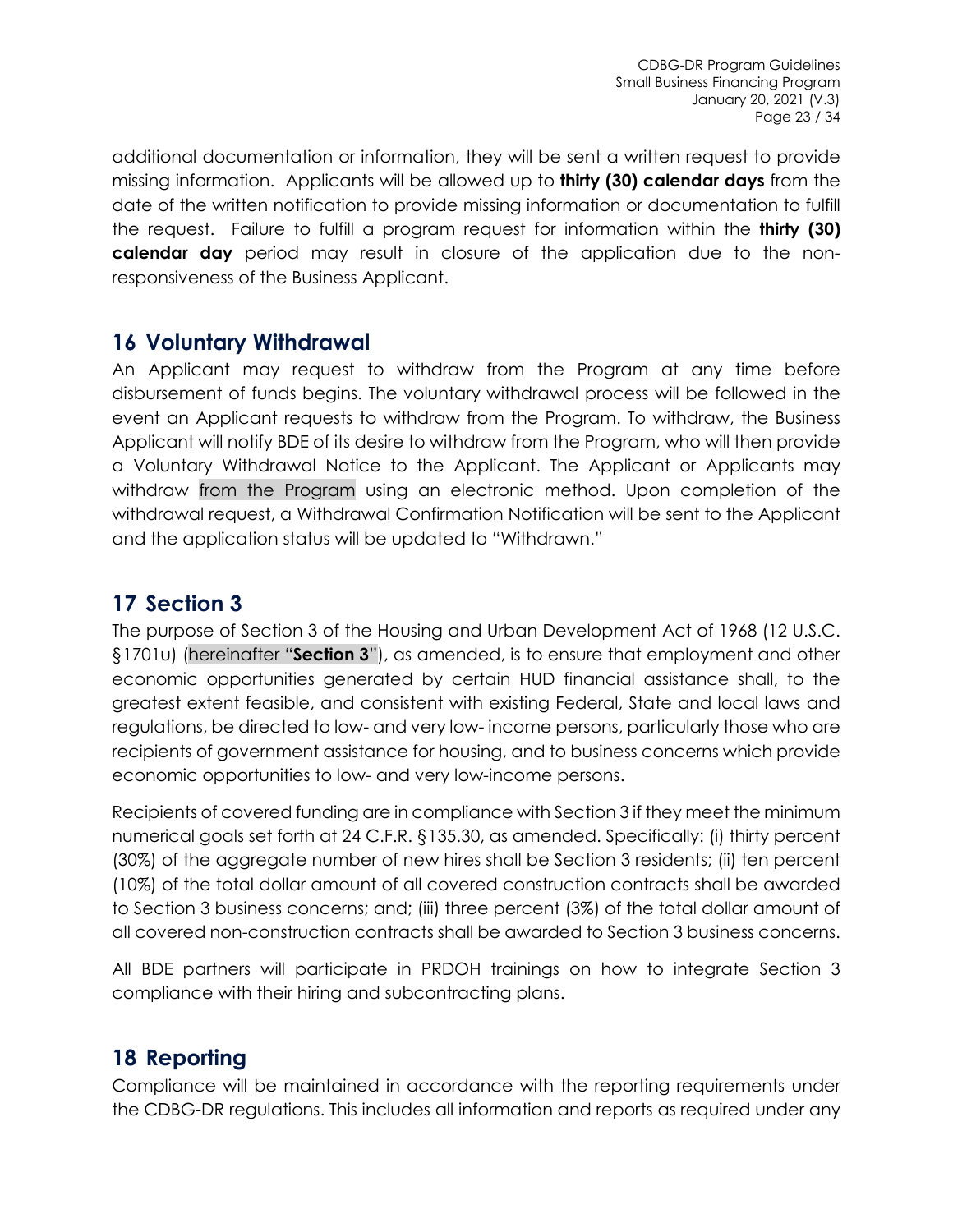executed contracts and demographic data and other information on Business Applicants and awardees processed by contractual agreement.

# <span id="page-23-0"></span>**19 Monitoring**

This Program will be subject to the general Monitoring Plan, Cross Cutting Guidelines and other Grantee adopted guidelines or policies and procedures as outlined within the SRA between BDE and PRDOH. PRDOH will monitor and request utilizing sample populations served.

BDE will monitor subrecipients it engages to assist with program management using the PRDOH Monitoring Plan.

If issues of non-compliance are identified during monitoring, such issues shall be categorized as either material or administrative. Businesses found to be in material noncompliance, or which received funds in error, may be required to repay grant funds to the State, as per the Terms and Conditions agreement. All Companies who were willfully fraudulent will be prosecuted.

According to 24 C.F.R. § 570.501(b), PRDOH, as Grantee, is responsible for ensuring that CDBG-DR funds are used in accordance with all program requirements. The use of CDBG-DR funds by designated public agencies, subrecipients, or contractors does not relieve PRDOH of this responsibility. Therefore, this Program will be subject to PRDOH's standardized Monitoring Plan, Cross Cutting Guidelines and other Grantee adopted guidelines, policies and procedures, as outlined within the SRA between the subrecipients and PRDOH. BDE will perform monitoring of the SBF Programs using a Monitoring Plan created in accordance with the requirements of PRDOH's standardized Monitoring Plan and under PRDOH's approval.

## <span id="page-23-1"></span>**20 Application Closeout for Recovery Grants**

Upon completion of all exhaustion of Recovery Grant funds, the Program applications shall be closed. This process will begin by ensuring that all invoices presented have been accepted by BDE and that everything reflected in the Intended Use of Funds Form and the Grant Agreement has been performed in compliance with Program requirements. A member of the Program's Quality Control Team will perform a complete review of the application file to ensure all necessary documentation is present and to ensure that the case is ready for closeout.

General requirements for closeout are as follows: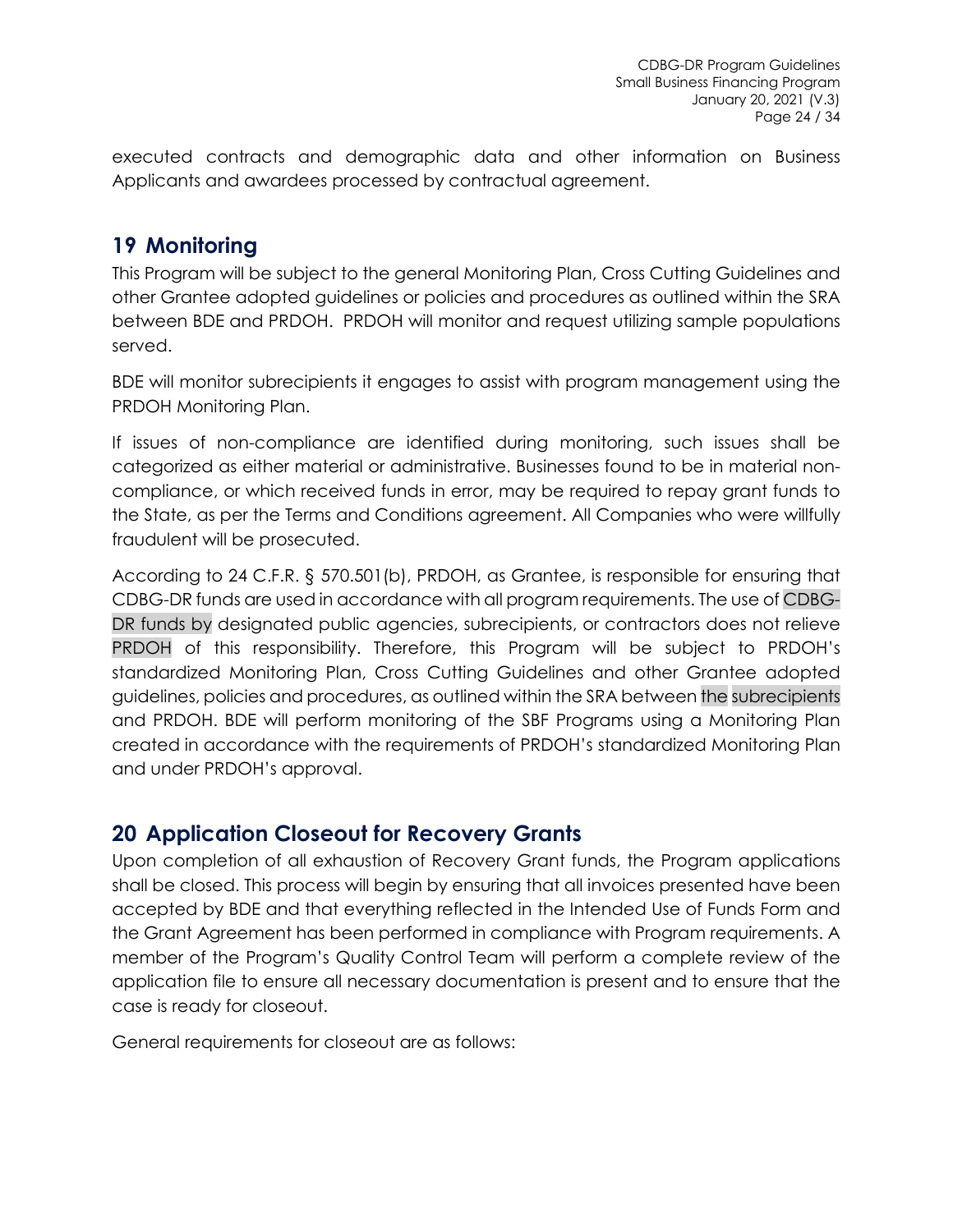- All eligibility and DOB documentation are found to be in accordance with all requirements of this policy and sufficient to justify the Business Applicant's participation in the Program;
- All Program forms required throughout the entirety of the Application process have been duly completed and executed by the appropriate Program Staff and the Business Applicant;
- All funds used for the Program, whether CDBG-DR or received by means of a subrogation of funds, have been properly accounted for and reconciled;
- Environmental clearance, if required, has been obtained for the Business Applicant; and
- Other requirements for closeout as established in the grant agreement contract have been completed.

Outreach will be made to the Business Applicant, or any other party involved in the event that any additional information is necessary to close-out the case. Once all levels of quality control review are passed, the Business Applicant will receive a Program Final Notice and their individual case will be placed in a closeout complete status.

# <span id="page-24-0"></span>**21 Program-Based Reconsideration and/or Administrative Review**

Applicants of the Program may contest any determinations or denials based on program policy. However, an Applicant may not challenge a federal statutory requirement. Applicants have the right to request a program-based Reconsideration with the Program or request an Administrative Review directly with PRDOH, as stated below. If the Applicant fails to contest a determination within the time allotted, the inaction will be deemed as an acceptance of the determination.

## <span id="page-24-1"></span>**21.1 Program-Based Reconsideration Request**

Applicants who wish to contest a Program determination may file a Program-based Reconsideration Request directly with the Program by submitting a written Request, via electronic or postal mail, within **twenty (20) calendar days** from the date a copy of the notice was filed in the record of the agency. Provided, that if the date on which the copy of the notice is filed in the records of the agency differs from the mailing date (postal or electronic) of said notice, the aforementioned **twenty (20) calendar day-term** shall be calculated from the mailing date (postal or electronic). Notices distributed via electronic communication shall be considered valid. In the event a notification is sent via postal and electronic mail, the notification date will be the one sent beforehand. Program notices will include the electronic and postal information where these will be received. (email: [RECONSIDERATION.SBF.CDBGDR@bde.pr.gov](mailto:RECONSIDERATION.SBF.CDBGDR@bde.pr.gov) and Attn: SBF Program Reconsideration P.O. Box 2134 San Juan, PR 00922-2134, respectively)

Applicants who file a Program-based Reconsideration Request are encouraged to provide individual facts or circumstances, as well as supporting documents to justify their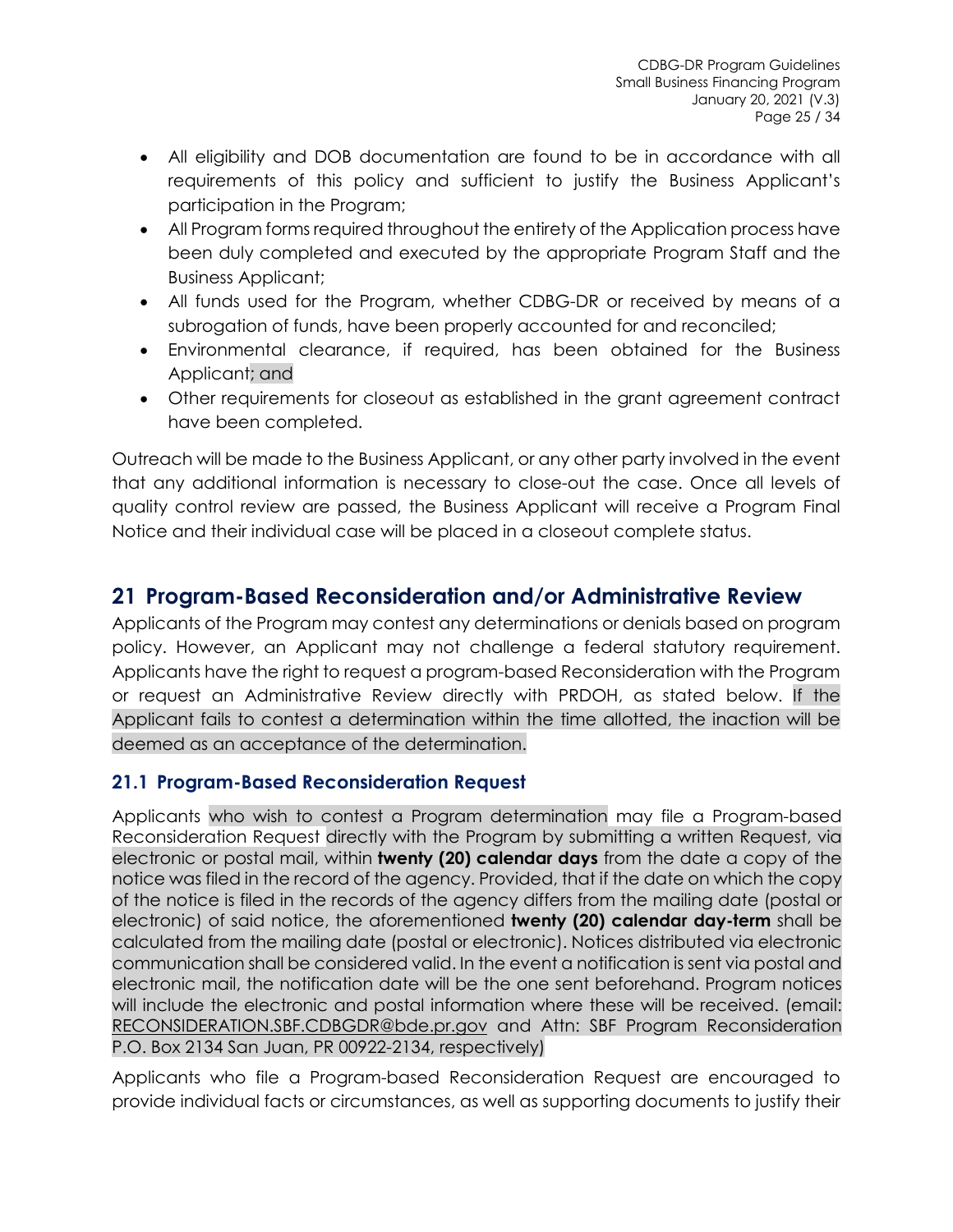petition. In the Reconsideration Request process, the Program will only review facts and information already included in an Applicant's file, unless the Applicant submits new documentation. The Program has the discretion to accept or reject new documentation based upon its relevance to the Program-based Reconsideration Request.

The Program will review and address the Reconsideration Request within **fifteen (15) calendar days** of its receipt. Applicants will be notified of the reconsideration determination via a Reconsideration Request Approved or a Reconsideration Request Denied notification.

Filing a Program-based Reconsideration Request does not substitute, negate, or preclude any legal right that an Applicant has to challenge a determination made by the Program. Therefore, Applicants who believe the initial determination of the Program to be erroneous, may submit, at their discretion, either a Program-based Reconsideration Request or a petition for review of the decision made by the Program by filing an Administrative Review Request at the PRDOH in accordance with Regulation Number 4953, of August 19, 1993, which regulates the Formal Adjudication Process for the PRDOH and its Adjunct Agencies (**Regulation 4953**)[15](#page-25-1).

#### <span id="page-25-0"></span>**21.2 Administrative Review Request**

 $\overline{a}$ 

If an Applicant disagrees with a Program determination, or with the Reconsideration Request Denial determination, said party may file directly to PRDOH, as grantee, an Administrative Review Request in accordance with the aforementioned Regulation 4953. The Applicant must submit such request, in writing, within **twenty (20) calendar days** from the date a copy of the Program determination or a Reconsideration Request Denial determination notice was filed in the record of the agency. Provided, that if the date on which the copy of the notice is filed in the records of the agency differs from the mailing date (postal or electronic), the aforementioned **twenty (20) calendar day-term** shall be calculated from the mailing date (postal or electronic). Notices distributed via electronic communication shall be considered valid. In the event a notification is sent via postal and electronic mail, the notification date will be the one sent beforehand. Submit request via e-mail to: [LegalCDBG@vivienda.pr.gov;](mailto:LegalCDBG@vivienda.pr.gov) via postal mail to: CDBG-DR Legal Division, P.O. Box 21365, San Juan, PR 00928-1365; or in person at PRDOH's Headquarters at: CDBG-DR Legal Division, 606 Barbosa Avenue, Juan C. Cordero Davila Building, Río Piedras, P.R. 00918.

If the Applicant disagrees with any **final** written determination on an Administrative Review Request notified by PRDOH after completing the Administrative Adjudicative Procedure, said party may file a Judicial Review petition before the Court of Appeals of

<span id="page-25-1"></span><sup>15</sup> For more details, you can access Regulation 4953 (in Spanish) at: [https://www.vivienda.pr.gov/wp](https://www.vivienda.pr.gov/wp-content/uploads/2015/09/4953-Reglamenta-los-procedimientos-de-adjudicacion-formal..pdf)[content/uploads/2015/09/4953-Reglamenta-los-procedimientos-de-adjudicacion-formal..pdf.](https://www.vivienda.pr.gov/wp-content/uploads/2015/09/4953-Reglamenta-los-procedimientos-de-adjudicacion-formal..pdf)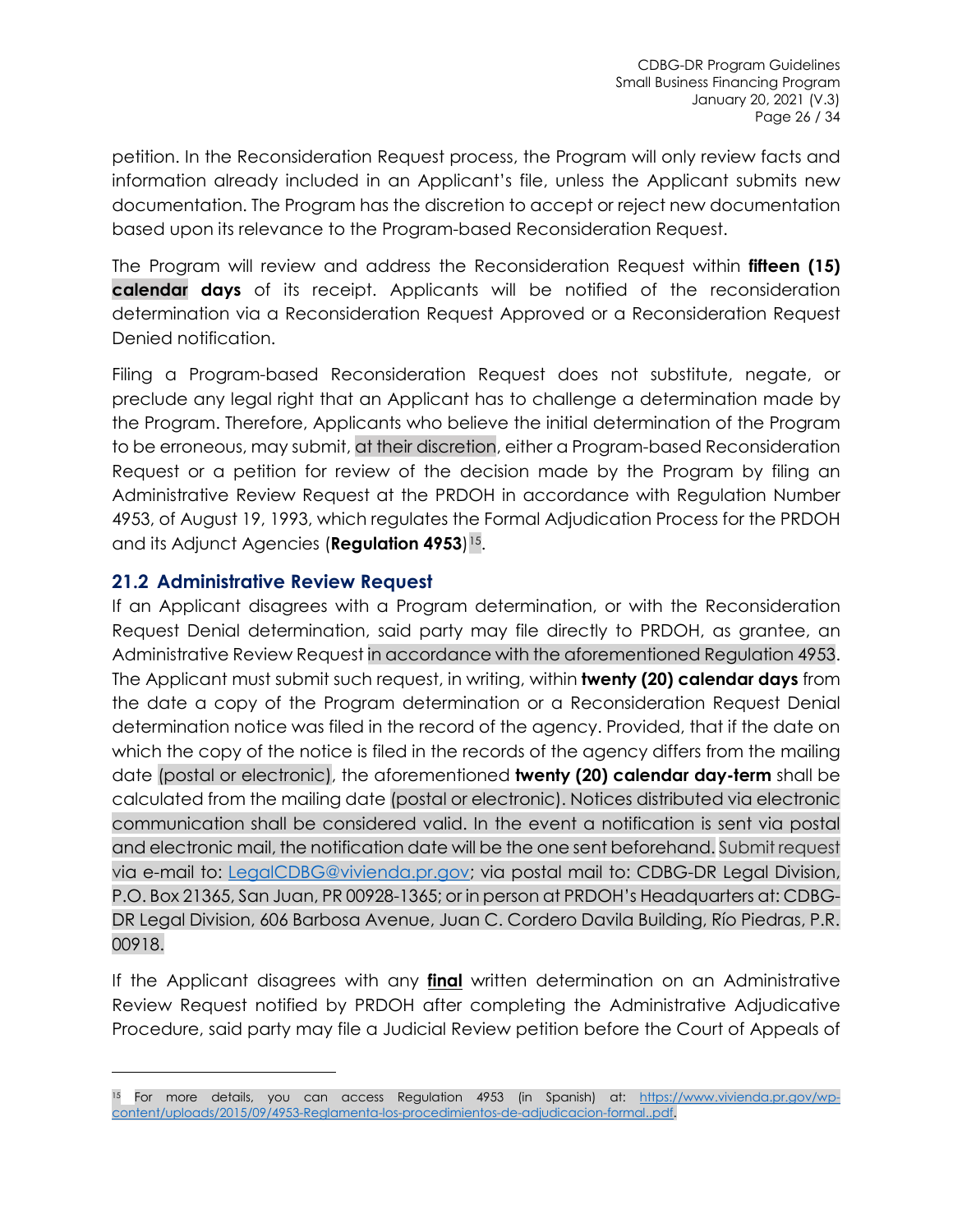Puerto Rico within **thirty (30) days** after a copy of the notice has been filed. See Act No. 201-2003, as amended, known as the Judiciary Act of the Commonwealth of Puerto Rico of 2003, 4 LPRA § 24 *et seq.*, and Section 4.2 of Act 38-2017, as amended, known as the Uniform Administrative Procedures Act of the Government of Puerto Rico, 3 LPRA § 9672.

# <span id="page-26-0"></span>**22 General Provisions**

## <span id="page-26-1"></span>**22.1 Program Guidelines Scope**

This document sets fort the policy governing the Program. These program guidelines are intended to aid and provide program activity guidance in Program implementation and closeout and should not be construed as exhaustive instructions. All Program activities must comply with the policies herby stated. In addition, all program staff must adhere to established program procedures and all federal and state laws and regulations in effect, as applicable, in the execution of program activities.

However, the PRDOH reserves the faculty to authorize, in its sole discretion, the granting of Program benefits to any Applicant, only when exceptional circumstances, not contemplated in these guidelines, justify it. Such faculty will be exercised on a case-bycase basis in compliance with local, state and federal requirements. PRDOH is in no way obligated to grant the Program benefits in said cases.

#### <span id="page-26-2"></span>**22.2 Program Guidelines Amendments**

PRDOH reserves the right to modify the policies established in these guidelines if the program guidelines, as written, do not reflect the intended policy or cause procedures to be impracticable, among any other circumstances. If an amended version of these guidelines is approved, the amended version fully supersedes all other previous versions and should be used as the basis for the evaluation of all situations encountered in the implementation and/or continuance of the Program from the date of its issuance, that is, the date that appears on the cover of these guidelines. Each version of the program guidelines will contain a detailed version control log that outlines any substantive amendment, inclusions and/or changes.

## <span id="page-26-3"></span>**22.3 Disaster Impacted Areas**

As described in the initial Action Plan, and its amendments, the Government of Puerto Rico will use CDBG-DR funds solely for necessary expenses related to disaster relief, longterm recovery, restoration of housing, infrastructure, and economic revitalization in the impacted and distressed areas in Puerto Rico as identified in disaster declaration numbers DR-4336 and 4339. Through the Federal Register Vol. 83, No. 157 (August 14, 2018), 83 FR 40314, HUD identified that, for Puerto Rico, all components of the Island are considered "most impacted and distressed" areas. Therefore, these guidelines apply to all 78 municipalities of Puerto Rico.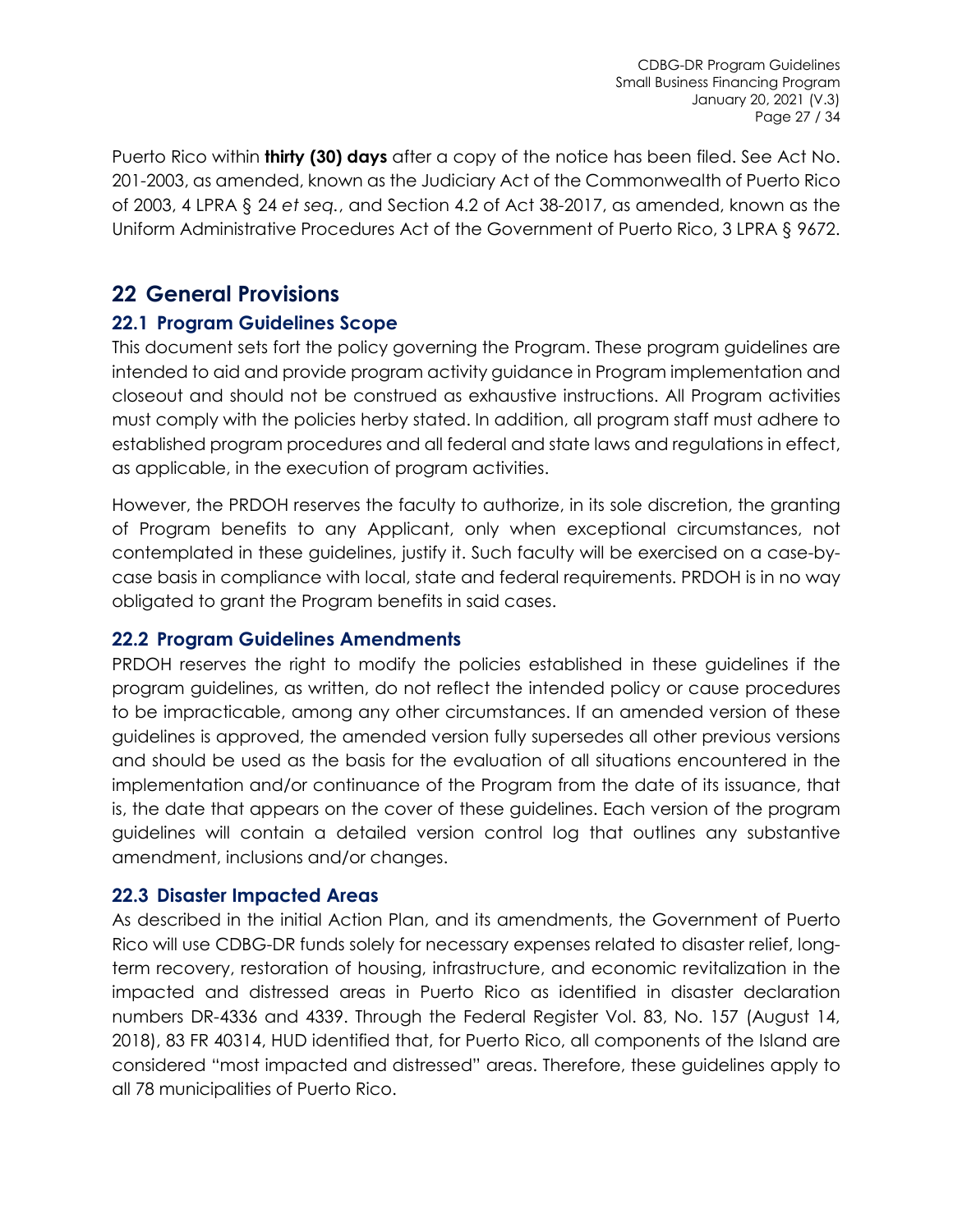#### <span id="page-27-0"></span>**22.4 Extension of Deadlines**

The Program could extend deadlines on a case-by-case basis. The Program may decline to extend a deadline if such extension will jeopardize the Program's completion schedule or the schedule of an individual construction project. The aforementioned strictly applies to program deadlines or established program terms. Under no circumstance(s) does the faculty to extend deadlines apply to the established terms of time in any applicable federal or state law or regulation, or to the terms of times established in these guidelines to request a Program-based Reconsideration, administrative review and/or judicial review.

#### <span id="page-27-1"></span>**22.5 Established Periods of Time**

Unless otherwise specified, all established periods of time addressed in this and all CDBG-DR Program Guidelines will be considered calendar days. On this matter, PRDOH, as grantee, will follow Rule 68.1 of the Rules of Civil Procedure of Puerto Rico, 32 LPRA Ap. V, R. 68.1.

## <span id="page-27-2"></span>**22.6 Written Notifications**

All determinations made by the Program will be notified in writing. If a Business Applicant believes that any determination was made without being written, the applicant may request that such decision be made in writing and duly substantiated.

#### <span id="page-27-3"></span>**22.7 Conflict of Interest**

As stated in the Federal Register Vol. 83, No. 28 (February 9, 2018), 83 FR 5844, Federal regulations require that State grantees, in the direct Grant administration and means of carrying out eligible activities, be responsible with program administrative requirements, including those established in 24 C.F.R. §570.489(h) related to conflicts of interest.

Several federal and state conflict of interest laws can govern CDBG-DR assisted activities. Therefore, PRDOH has enacted the Conflict of Interest and Standards of Conduct Policy (**COI Policy**) in conformity with the following applicable federal and state regulations:

- HUD conflict of interest regulations, 24 C.F.R. §570.611 and 24 C.F.R. §85.36;
- The Uniform Administrative Requirements, Cost Principles, and Audit Requirements for Federal Awards, 2 C.F.R. §200 at §200.112 and §200.318(c)(1);
- Puerto Rico Department of Housing Organic Act, Act 97 of June 10, 1972, as amended, 3 L.P.R.A. § 441 *et seq.*;
- The Anti-Corruption Code for the New Puerto Rico, Act 2-2018, as amended, 3 L.P.R.A. § 1881 *et seq.*; and
- The Puerto Rico Government Ethics Office Organic Act, Act 1-2012, as amended, 3 L.P.R.A. § 1654 *et seq*.

The COI Policy outlines PRDOH's responsibility, in its role as grantee, to identify, evaluate, disclose and manage apparent, potential or actual conflicts of interest related to CDBG-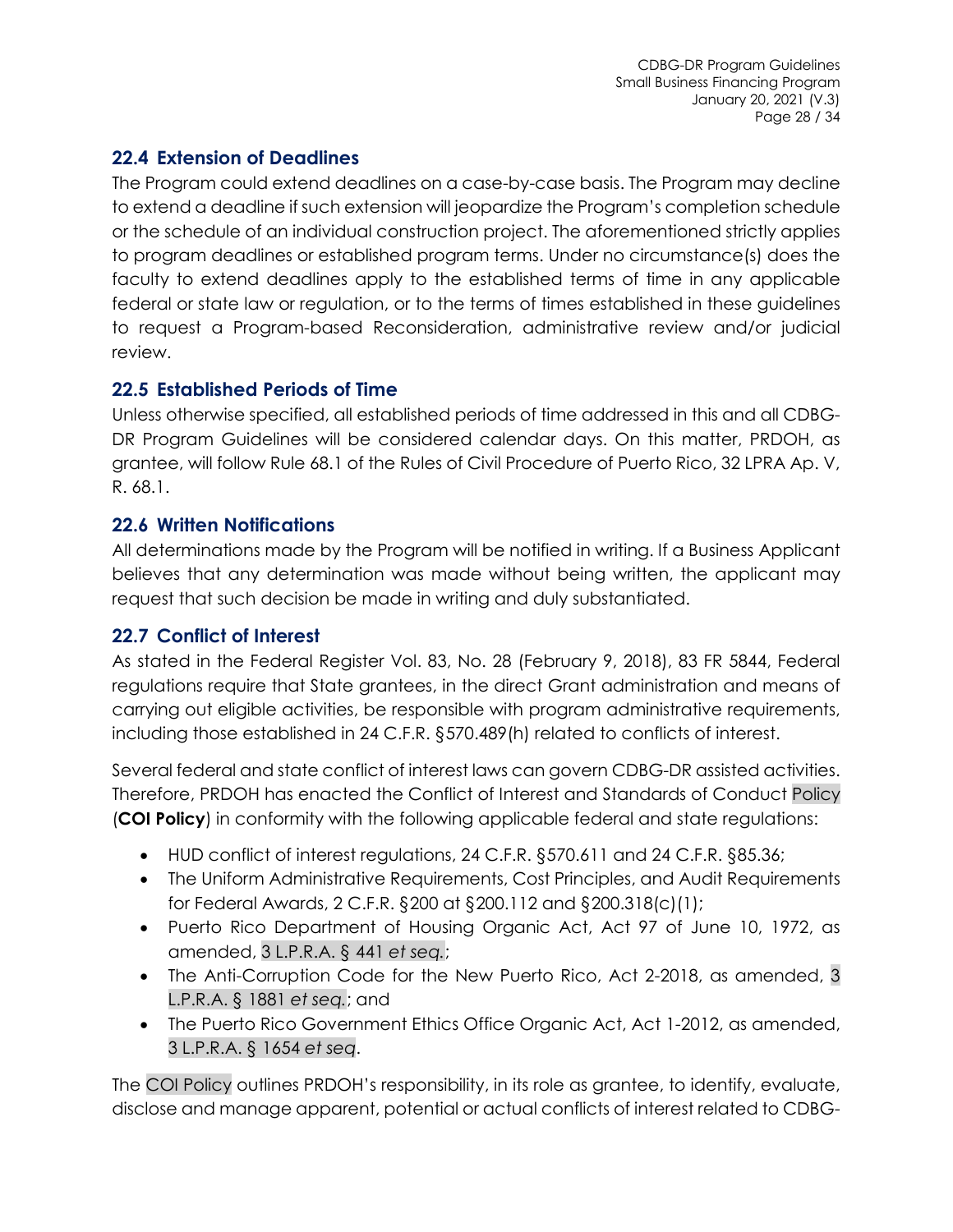DR funded projects, activities and/or operations. Said Policy is intended to serve as guidance for the identification of apparent, potential or actual conflicts of interest in all CDBG-DR assisted activities and/or operations. In accordance with 24 CFR § 570.489, the COI Policy also includes standards of conduct governing employees engaged in the award or administration of contracts.

As defined in the COI Policy, a conflict of interest is a situation in which any person who is a public servant, employee, agent, consultant, officer, or elected official or appointed official of the PRDOH, or of any designated public agencies, or of subrecipients that are receiving funds under the CDBG-DR Program may obtain a financial or personal interest or benefit that is or could be reasonably incompatible with the public interest, either for themselves, or with those whom they have business, or an organization which employs or is about to employ any of the parties indicated herein, or a member of their family unit during their tenure or for **two (2) years** after.

Such conflicts of interests will not be tolerated by PRDOH. PRDOH, Program officials, their employees, agents and/or designees are subject to state ethic laws and regulations, including, but not limited to Act 1-2012, as amended, in regards to their conduct in the administration, granting of awards and program activities.

According to the aforementioned Act, no public servant shall intervene, either directly or indirectly, in any matter in which they have a conflict of interests that may result in their benefit. No public servant shall intervene, directly or indirectly, in any matter in which any member of his/her family unit, relative, partner or housemate has a conflict of interest that may result in benefit for any of the abovementioned. In the case that any of the abovementioned relationships has ended during the two (2) years preceding the appointment of the public servant, they shall not intervene, either directly or indirectly, in any matter related to them until **two (2) years** have elapsed after his/her appointment. This prohibition shall remain in effect insofar the beneficial ties with the public servant exist. Once the beneficial ties end, the public servant shall not intervene, either directly or indirectly, in such matter until **two (2) years** have elapsed.

The above conflict of interest statement does not necessarily preclude PRDOH Program officials, their employees, agents and/or designees from receiving assistance from the Program. On a case-by-case basis, PRDOH Program officials, their employees, agents and/or designees may still be eligible to apply and to receive assistance from the Program if the applicant meets all Program eligibility criteria as stated in this guideline. PRDOH Program officials, their employees, agents and/or designees should disclose their relationship with PRDOH at the time of their application.

The COI Policy, and all CDBGDR-Program policies, are available at [https://cdbg](https://cdbg-dr.pr.gov/en/resources/policies/)[dr.pr.gov/en/resources/policies/](https://cdbg-dr.pr.gov/en/resources/policies/) (English) and<https://cdbg-dr.pr.gov/recursos/politicas/>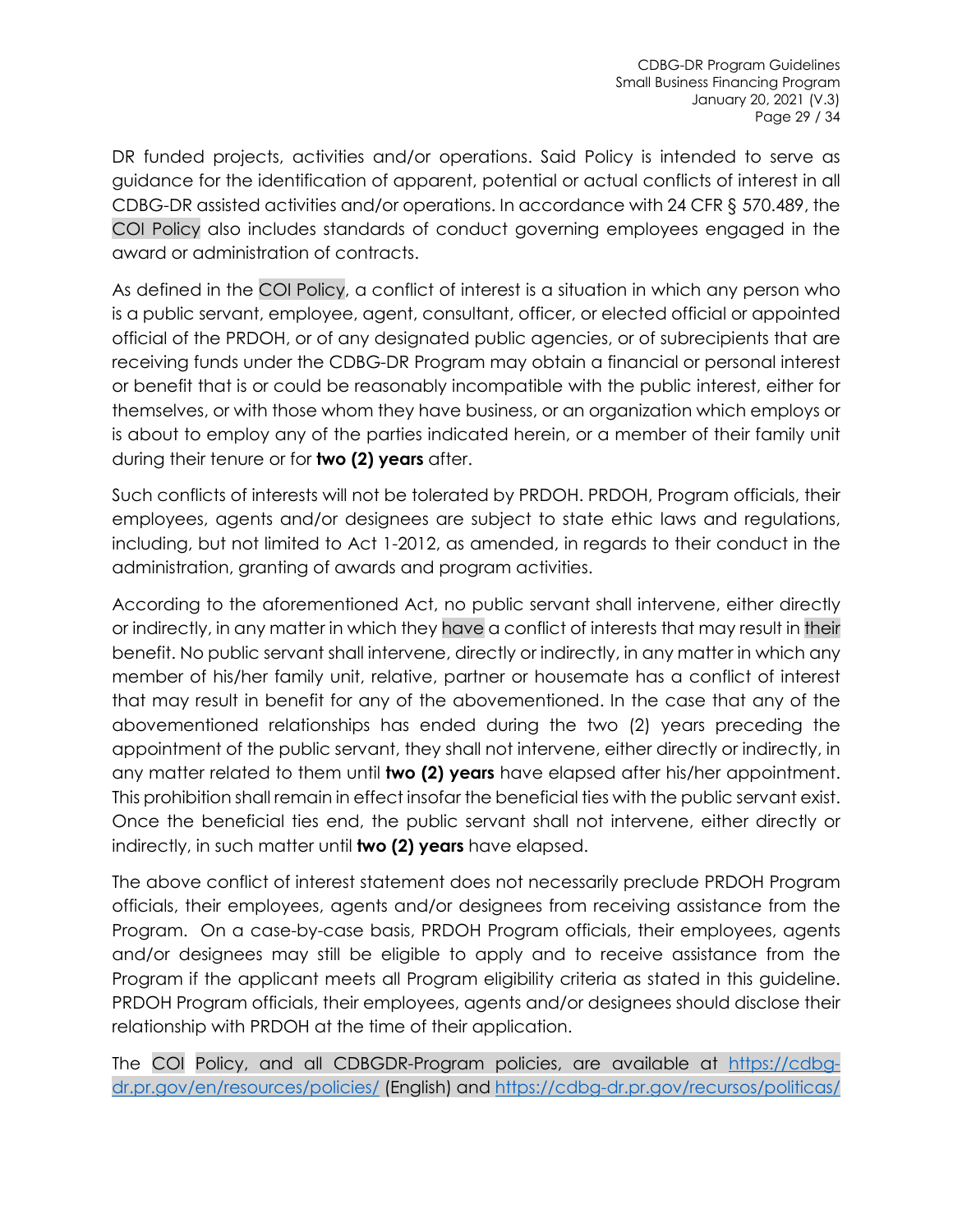(Spanish). The COI Policy may be directly accessed at [https://www.cdbg](https://www.cdbg-dr.pr.gov/en/download/conflict-of-interest-and-standards-of-conduct-policy/)[dr.pr.gov/en/download/conflict-of-interest-and-standards-of-conduct-policy/](https://www.cdbg-dr.pr.gov/en/download/conflict-of-interest-and-standards-of-conduct-policy/) (English) and [https://www.cdbg-dr.pr.gov/download/politica-de-conflictos-de-interes-y](https://www.cdbg-dr.pr.gov/download/politica-de-conflictos-de-interes-y-estandares-de-conducta/)[estandares-de-conducta/](https://www.cdbg-dr.pr.gov/download/politica-de-conflictos-de-interes-y-estandares-de-conducta/) (Spanish).

## <span id="page-29-0"></span>**22.8 Citizen Participation**

Throughout the duration of the grant, all citizen comments on PRDOH's published Action Plan, any substantial amendments to the Action Plan, performance reports and/or other issues related to the general administration of CDBG-DR funds, including all programs funded by this grant, are welcomed.

Citizen comments may be submitted through any of the following means:

- **Via phone:** 1-833-234-CDBG or 1-833-234-2324 (TTY: 787-522-5950) Attention hours Monday through Friday from 8: 00am-5:00pm
- **Via email at**: [infoCDBG@vivienda.pr.gov](mailto:infoCDBG@vivienda.pr.gov)
- **Online at**: <https://www.cdbg-dr.pr.gov/en/contact/> (English) <https://www.cdbg-dr.pr.gov/contact/> (Spanish)
- **In writing at**: Puerto Rico CDBG-DR Program P.O. Box 21365 San Juan, PR 00928-1365

The Citizen Participation Plan and all CDBG-DR Program policies, are available at <https://www.cdbg-dr.pr.gov/en/resources/policies/> (English) and [https://www.cdbg](https://www.cdbg-dr.pr.gov/recursos/politicas/)[dr.pr.gov/recursos/politicas/](https://www.cdbg-dr.pr.gov/recursos/politicas/) (Spanish). The Citizen Participation Plan may be directly accessed at <https://www.cdbg-dr.pr.gov/en/citizen-participation/> (English) and <https://www.cdbg-dr.pr.gov/participacion-ciudadana/> (Spanish).

## <span id="page-29-1"></span>**22.9 Citizen Complaints**

As part of addressing Puerto Rico's long-term recovery needs, citizen complaints on any issues related to the general administration of CDBG-DR funds are welcome throughout the duration of the grant. It is PRDOH's responsibility, as grantee, to ensure that all complaints are dealt with promptly and consistently and at a minimum, to provide a timely, substantive written response to every **written** complaint within **fifteen (15) business days**, where practicable, as a CDBG grant recipient. See 24 C.F.R. § 570.486(a)(7).

Citizens who wish to submit formal complaints related to CDBG-DR funded activities may do so through any of the following means:

• **Via email at:** [LegalCDBG@vivienda.pr.gov](mailto:LegalCDBG@vivienda.pr.gov)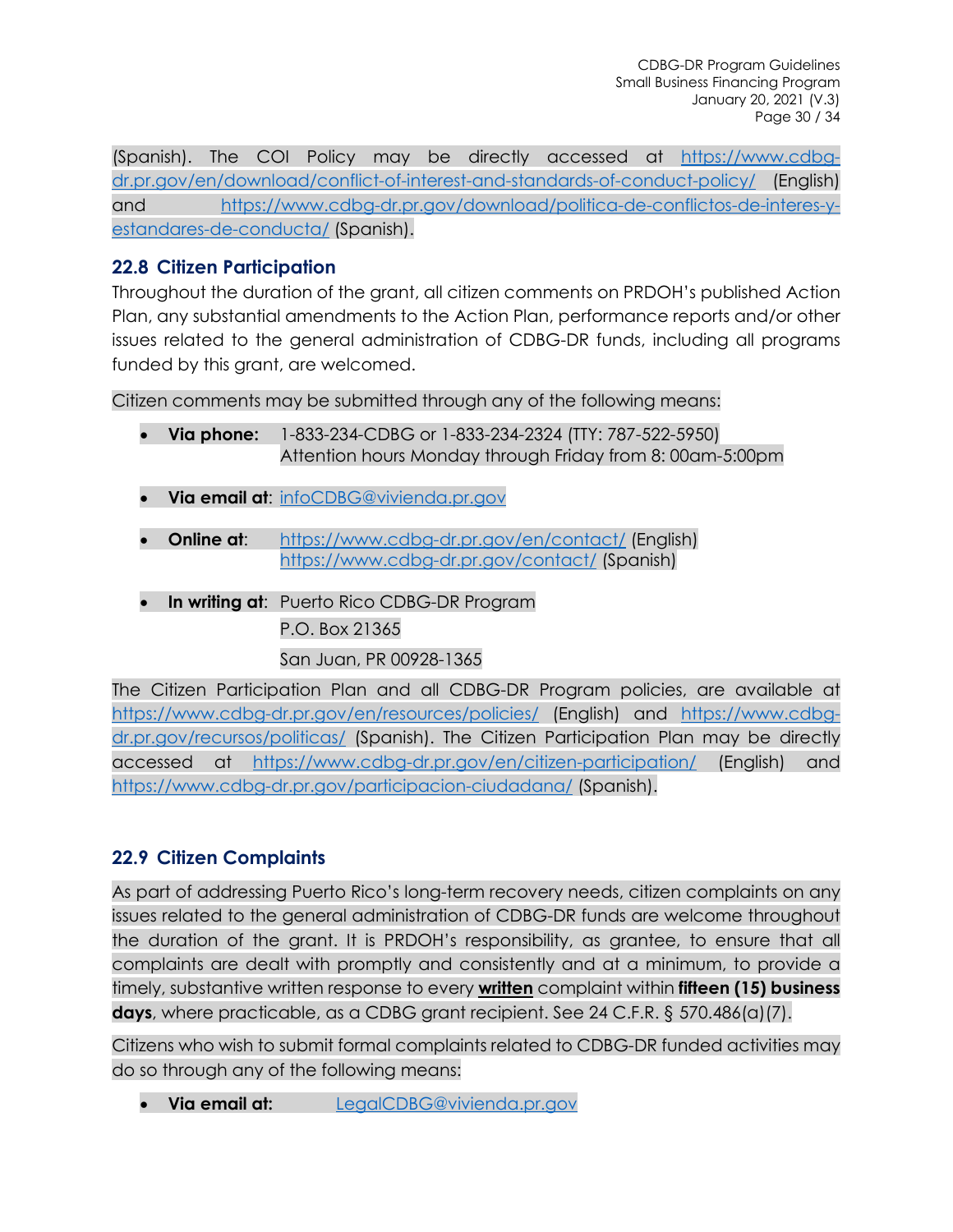| $\bullet$ | Online at:     | https://cdbg-dr.pr.gov/en/complaints/ (English) |
|-----------|----------------|-------------------------------------------------|
|           |                | https://cdbg-dr.pr.gov/quejas/ (Spanish)        |
| $\bullet$ | In writing at: | Puerto Rico CDBG-DR Program                     |
|           |                | Attn: CDBG-DR Legal Division-Complaints         |
|           |                | P.O. Box 21365                                  |
|           |                | San Juan, PR 00928-1365                         |

Although formal complaints are required to be submitted in writing, complaints may also be received verbally and by other means necessary, as applicable, when PRDOH determines that the citizen's particular circumstances do not allow the complainant to submit a written complaint. However, in these instances, PRDOH shall convert these complaints into written form. These alternate methods include, but are not limited to:

• Via telephone\*: 1-833-234-CDBG or 1-833-234-2324 (TTY: 787-522-5950)

## • In-person at\*: PRDOH Headquarters Office or Program-Specific Intake Centers

\*Attention hours: Monday – Friday from 8:00 a.m. to 5:00 p.m.[16](#page-30-1)

The Citizen Complaints Policy and all CDBG-DR Program policies are posted at <https://www.cdbg-dr.pr.gov/en/resources/policies/general-policies/> (English) and <https://www.cdbg-dr.pr.gov/recursos/politicas/politicas-generales/> (Spanish). The Citizen Complaints Policy may be directly accessed at [https://www.cdbg](https://www.cdbg-dr.pr.gov/en/download/citizen-complaints-policy/)[dr.pr.gov/en/download/citizen-complaints-policy/](https://www.cdbg-dr.pr.gov/en/download/citizen-complaints-policy/) (English) and [https://www.cdbg](https://www.cdbg-dr.pr.gov/download/politica-sobre-presentacion-de-quejas/)[dr.pr.gov/download/politica-sobre-presentacion-de-quejas/](https://www.cdbg-dr.pr.gov/download/politica-sobre-presentacion-de-quejas/) (Spanish).

#### <span id="page-30-0"></span>**22.10 Fraud, Waste, Abuse or Mismanagement**

 $\overline{a}$ 

PRDOH, as grantee, is committed to the responsible management of CDBG-DR funds by being a good advocate of the resources while maintaining a comprehensive policy for preventing, detecting, reporting and rectifying fraud, waste, abuse, or mismanagement.

Pursuant to 83 FR 40314, PRDOH implements adequate measures to detect and prevent fraud, waste, abuse, or mismanagement in all programs administered with CDBG-DR funds as well as encourages any individual who is aware or suspects any kind of conduct or activity that may be considered an act of fraud, waste, abuse, or mismanagement, regarding the CDBG-DR Program, to report such acts to the CDBG-DR Internal Audit Office, directly to the Office of Inspector General (OIG) at HUD, or any local or federal law enforcement agency.

The Anti-Fraud, Waste, Abuse, or Mismanagement Policy (**AFWAM Policy**) is established to prevent, detect and report any acts, or suspected acts, of fraud, waste, abuse, or

<span id="page-30-1"></span><sup>16</sup> Hours may vary due to COVID-19. PRDOH recommends calling ahead prior to arrival to corroborate.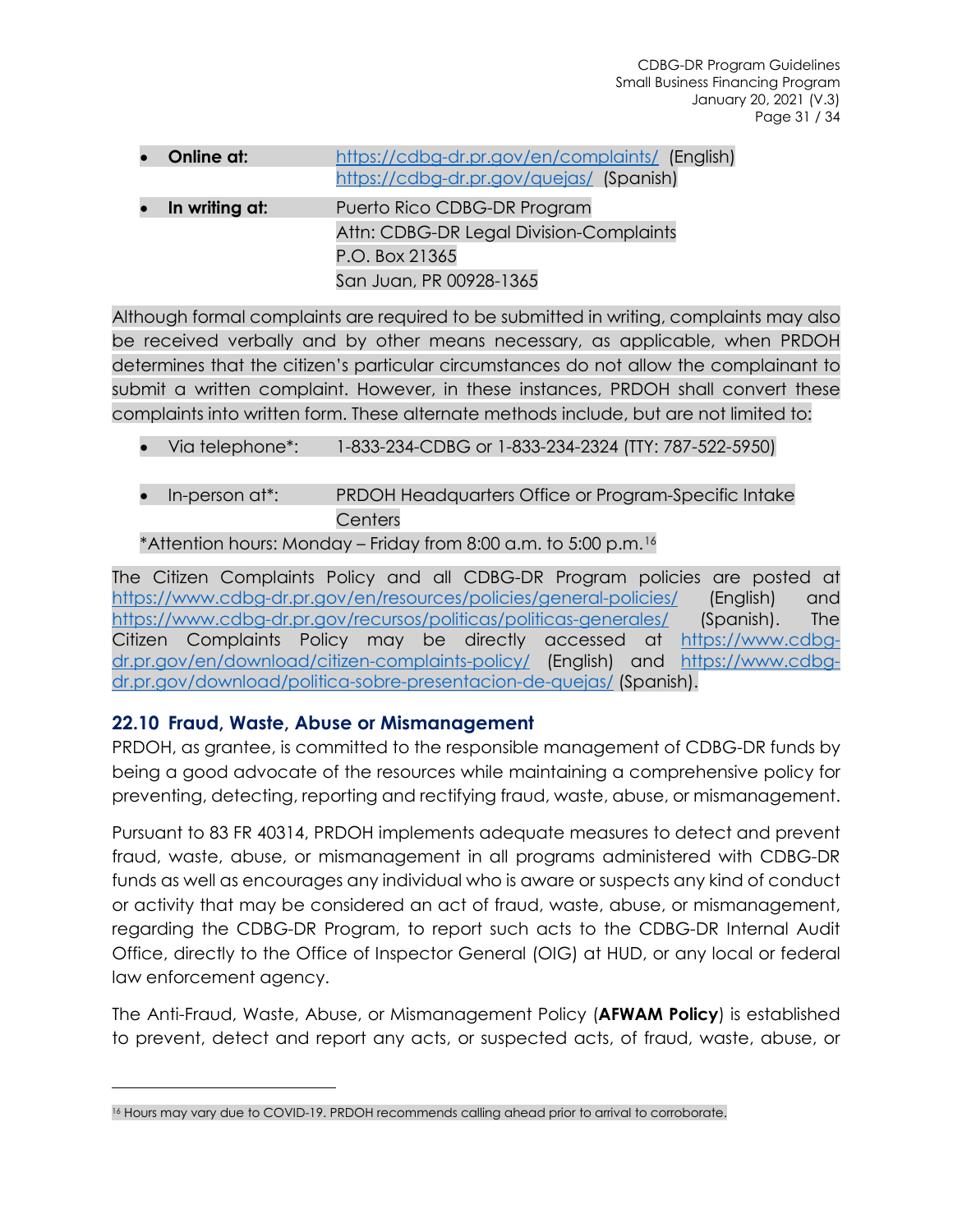mismanagement of CDBG-DR funds. This Policy applies to any allegations or irregularities, either known or suspected, that could be considered acts of fraud, waste, abuse, or mismanagement, involving any citizen, previous, current or potential applicant, beneficiary, consultant, contractor, employee, partner, provider, subrecipient, supplier, and/or vendor under the CDGB-DR Program.

| REPORT FRAUD, WASTE, ABUSE, OR MISMANAGEMENT TO PRDOH CDBG-DR |                                                                                                                                                                                                                  |  |
|---------------------------------------------------------------|------------------------------------------------------------------------------------------------------------------------------------------------------------------------------------------------------------------|--|
| <b>CDBG-DR Hotline</b>                                        | 787-274-2135 (English/Spanish/TTY)                                                                                                                                                                               |  |
| Postal Mail                                                   | Puerto Rico Department of Housing<br>CDBG-DR Internal Audit Office<br>P.O. BOX 21355<br>San Juan, PR 00928-1355                                                                                                  |  |
| Email                                                         | hotlineCDBG@vivienda.pr.gov                                                                                                                                                                                      |  |
| Internet                                                      | www.cdbg-dr.pr.gov<br>https://cdbg-dr.pr.gov/app/cdbgdrpublic/Fraud                                                                                                                                              |  |
| In person                                                     | Request a meeting with the Deputy Audit Director of the<br>Internal Audit Office located at PRDOH's<br>CDBG-DR<br>Headquarters at 606 Barbosa Avenue, Building Juan C.<br>Cordero Davila, Río Piedras, PR 00918. |  |

| REPORT FRAUD, WASTE, ABUSE, OR MISMANAGEMENT DIRECTLY TO HUD OIG |                                                                                              |  |
|------------------------------------------------------------------|----------------------------------------------------------------------------------------------|--|
| <b>HUD OIG Hotline</b>                                           | 1-800-347-3735 (Toll-Free)<br>787-766-5868 (Spanish)                                         |  |
| Postal Mail                                                      | HUD Office of Inspector General (OIG) Hotline<br>451 7th Street SW<br>Washington, D.C. 20410 |  |
| Email                                                            | HOTLINE@hudoig.gov                                                                           |  |
| Internet                                                         | https://www.hudoig.gov/hotline                                                               |  |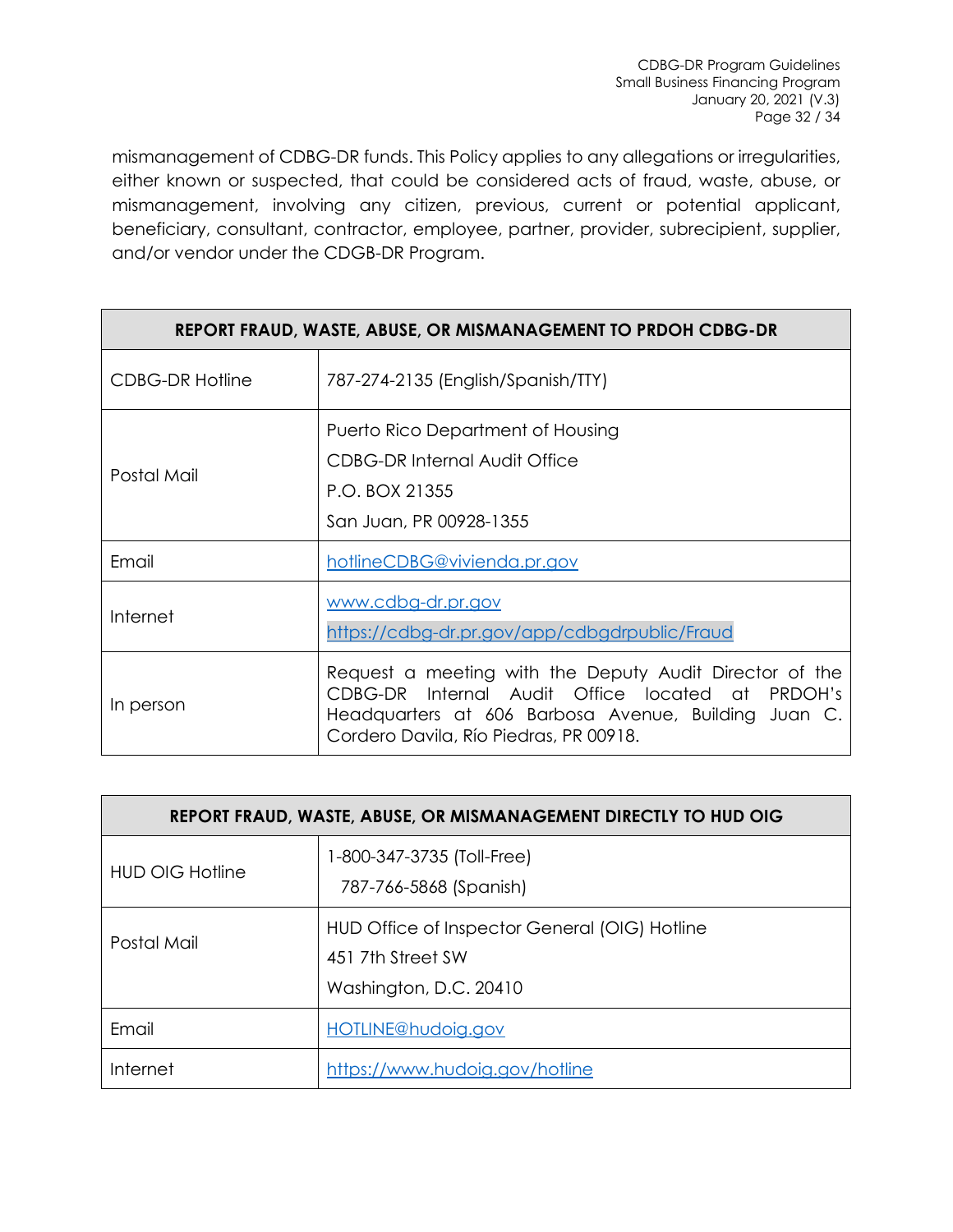The AFWAM Policy and all CDBG-DR Program policies are available at <https://www.cdbg-dr.pr.gov/en/resources/policies/general-policies/> (English) and <https://www.cdbg-dr.pr.gov/en/resources/policies/general-policies/> (Spanish). The AFWAM Policy can be directly accessed at [https://www.cdbg](https://www.cdbg-dr.pr.gov/en/download/afwam-policy/)[dr.pr.gov/en/download/afwam-policy/](https://www.cdbg-dr.pr.gov/en/download/afwam-policy/) (English) and [https://www.cdbg](https://www.cdbg-dr.pr.gov/download/politica-afwam/)[dr.pr.gov/download/politica-afwam/](https://www.cdbg-dr.pr.gov/download/politica-afwam/) (Spanish).

## <span id="page-32-0"></span>**22.11 Related Laws and Regulations**

These guidelines make reference as to how the provisions of certain laws apply to the Program. However, other related laws may exist which are not included in these Guidelines. This does not negate or preclude the Program from applying the provisions of those laws, nor an applicant from receiving services, when applicable. Moreover, PRDOH can enact, or may have enacted, regulations that address how the laws mentioned in these guidelines are managed. If there are any discrepancies between these guidelines and the laws and/or regulations mentioned in them, then the latter will prevail over the guidelines. If at any time the laws and/or the applicable regulations mentioned in these guidelines are amended, the new provisions will apply to the Program without the need to amend these guidelines.

## <span id="page-32-1"></span>**22.12 Cross-Cutting Guidelines**

Some federal and local requirements apply to all programs funded by CDBG-DR. These Cross-Cutting Guidelines cover topics such as: financial management; environmental review; labor standards; acquisition; relocation; fair housing; among others. The requirements described in the above referenced Cross-Cutting Guidelines, apply to all programs described in PRDOH's CDBG-DR Initial Action Plan and its amendments.

The Cross-Cutting Guidelines and all CDBG-DR Program policies are available at <https://www.cdbg-dr.pr.gov/en/resources/policies/general-policies/> (English) and <https://www.cdbg-dr.pr.gov/recursos/politicas/politicas-generales/> (Spanish). The Cross-Cutting Guidelines can be directly accessed at [https://www.cdbg](https://www.cdbg-dr.pr.gov/en/download/cross-cutting-guidelines/)[dr.pr.gov/en/download/cross-cutting-guidelines/](https://www.cdbg-dr.pr.gov/en/download/cross-cutting-guidelines/) (English) and [https://www.cdbg](https://www.cdbg-dr.pr.gov/download/guias-intersectoriales/)[dr.pr.gov/download/guias-intersectoriales/](https://www.cdbg-dr.pr.gov/download/guias-intersectoriales/) (Spanish).

# <span id="page-32-2"></span>**23 Program Oversight**

Nothing contained within these guidelines is intended to limit the role of PRDOH, HUD, and/or corresponding authorities from exercising oversight and monitoring activities of the Program.

# <span id="page-32-3"></span>**24 Severability Clause**

If any provision of these guidelines, or the application thereof to any person, partnership, or corporation, or circumstance, is deemed invalid, illegal, or incapable of being